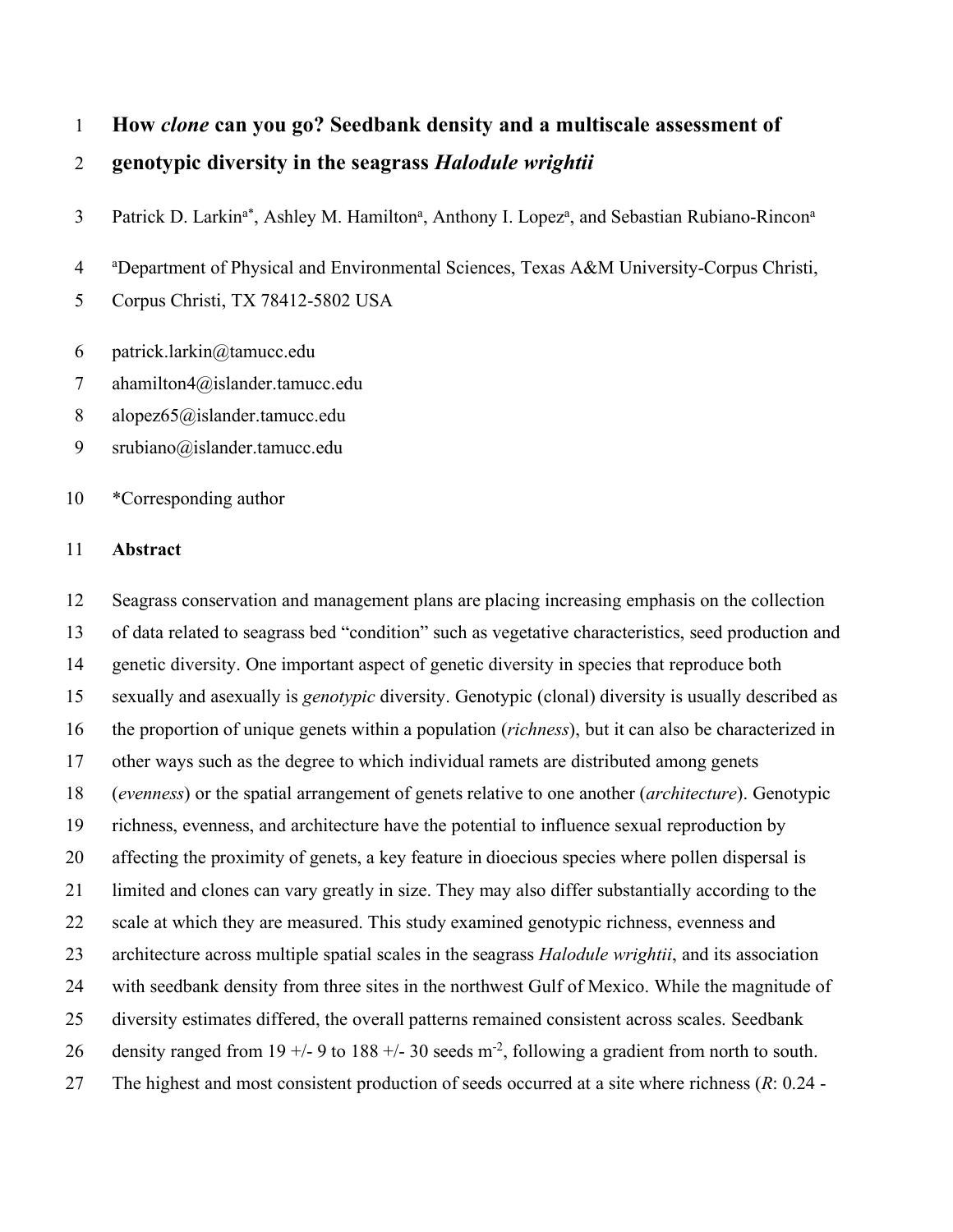| 28<br>29 | 0.42) and evenness ( $ED$ : 0.67 - 0.93) were uniformly high across spatial scales, and clonal<br>architecture ( $A_c$ : 0.20 – 0.36) was represented by a high degree of intermingling. |
|----------|------------------------------------------------------------------------------------------------------------------------------------------------------------------------------------------|
| 30       |                                                                                                                                                                                          |
| 31       | Keywords: Seagrass, Halodule wrightii, Microsatellites, Genetic Diversity, Clonal Growth                                                                                                 |
| 32       | <b>Highlights</b>                                                                                                                                                                        |
| 33<br>34 | Seedbank density was higher at locations exhibiting greater genotypic richness, evenness<br>and intermingling across spatial scales                                                      |
| 35<br>36 | Metrics of genotypic diversity were most efficiently captured at the largest (2 m) scale of<br>sampling                                                                                  |
| 37<br>38 | Spatial genetic structure and pairwise genotypic relatedness was low, suggesting H.<br>wrightii has an efficient mechanism to avoid inbreeding                                           |
| 39       |                                                                                                                                                                                          |
| 40       | 1. Introduction                                                                                                                                                                          |
| 41       | Seagrass communities have been in decline in many parts of the world, including portions                                                                                                 |
| 42       | of the Gulf of Mexico (Handley et al., 2007; Waycott et al., 2009). Managers have many                                                                                                   |
| 43       | objectives concerning seagrass conservation, including: the monitoring of existing beds,                                                                                                 |
| 44       | reduction of harmful impacts from residential, commercial and agricultural practices, and                                                                                                |
| 45       | restoration of habitat where losses have occurred (Pulich and Calnan, 1999). Monitoring has                                                                                              |
| 46       | traditionally considered the extent and status (e.g. declining or expanding, patchy or                                                                                                   |
| 47       | contiguous) of seagrass beds but it is evolving towards the collection of additional                                                                                                     |
| 48       | parameters to better characterize bed condition. These attributes include percent cover, shoot                                                                                           |
| 49       | density, genetic information and data on the rates of sexual reproduction and seedbank                                                                                                   |
| 50       | density (Texas Parks & Wildlife Department, personal communication). Rapid assessment                                                                                                    |
| 51       | protocols have been developed to measure vegetation characteristics (Neckles et al., 2012)                                                                                               |
| 52       | but a variety of sampling schemes and scales have been used to collect genetic data, which                                                                                               |
| 53       | can make comparisons difficult (Arnaud-Haond et al., 2007).                                                                                                                              |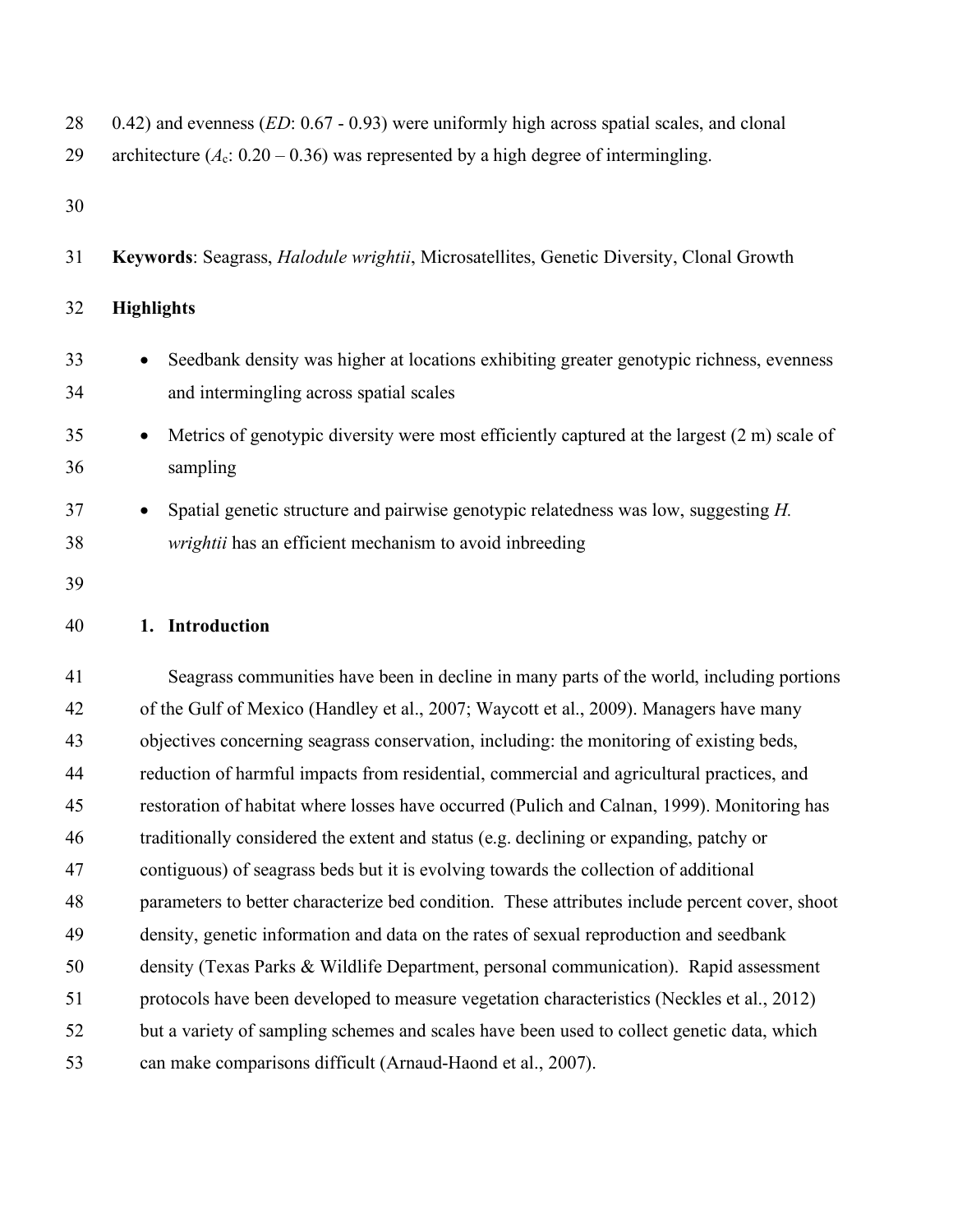Genetic attributes such as heterozygosity and allelic diversity have been associated with a number of population fitness parameters in plants (Leimu et al., 2006). Because seagrasses reproduce both sexually and asexually care must also be taken to assess *genotypic* diversity in genetic surveys. Usually this takes the form of genotypic *richness* (*R*), which describes the proportion of sampled ramets that belong to unique genotypes, or *genets* (Ellstrand and Roose, 1987). Richness is used as a proxy for estimating the relative levels of sexual vs asexual reproduction. It can vary widely across seagrass species, geographical regions, and even populations within the same region (Olsen et al., 2004; Sinclair et al., 2014; van Dijk et al., 2018). Values can range from zero, where every sample belongs to the same clone, to one, where every sample represents a unique genotype (Arnaud-Haond et al., 2007). Genotypic richness has been correlated with a number of population processes across taxa such as nutrient utilization, flowering, and biomass production (Engelhardt et al., 2014; Salo and Gustafsson, 2016). Richness has also been positively correlated with resistance to environmental stress, including grazing, heat waves, and macroalgal blooms (Hughes and Stachowicz, 2004; Ehlers et al., 2008; Hughes and Stachowicz, 2011).

 Richness, however, may not be the only feature of genotypic diversity that has a positive influence on population processes. For sexual reproduction, the *evenness* with which ramets are distributed among genets, or the *architecture* of their arrangement may also play a role (Arnaud-Haond et al., 2007). Evenness has its roots in ecology, where estimates such as the Simpson index were developed to characterize species diversity and distribution (Simpson, 1949). From a clonal plant perspective, a more even distribution of genotypic proportions could result in a more equitable division of male and female flowers in dioecious species. Sixty percent of seagrass taxa are dioecious (Les, 1988; den Hartog and Kuo, 2006). Clonal architecture describes the spatial arrangement of genets at a location. A more intermingled arrangement of genets is expected to lead to more successful pollination events, as the proximity of male and female flowers increases (Eckert et al., 2016). The richness (variety), evenness (relative proportions) and architecture (proximity) of genets in clonal populations would therefore be expected to have a significant impact on processes such as fertilization and seed production. These processes are gaining prominence as indicators of seagrass bed condition. Seedbanks have been associated with more rapid recovery after disturbance and can serve as important sources or donor material for restoration projects (Orth et al., 2006).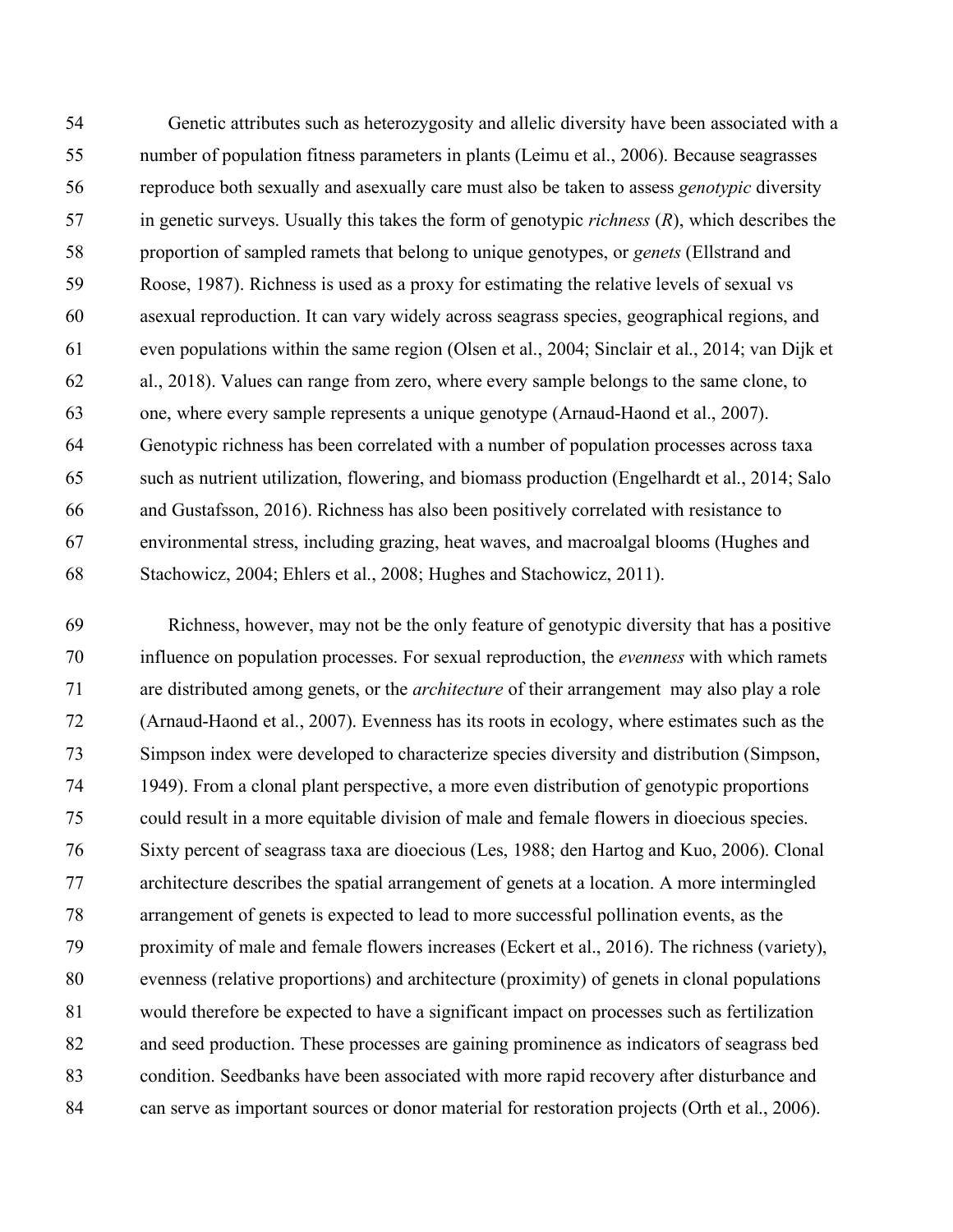With few exceptions most studies characterizing genotypic diversity in seagrass 86 populations have restricted their analyses to richness, at relatively large  $(> 1m)$  scales (but see Ruggiero et al., 2005). A larger sampling scale covers more area per sampling event, and increases the probability of collecting more unique genotypes but the richness, evenness, and architecture at one scale may not extend to another in clonal plant populations. Differences in clone size, seedling and vegetative recruitment strategies may alter these features, especially at smaller scales. Repeated seedling recruitment (RSR, Eriksson, 1993), for example, is characterized by a pattern of small clones that may only be detected at smaller sampling scales (Eriksson, 1993). *Guerilla* forms of vegetative recruitment, in which the ramets extend rapidly in a linear or branched form into the surrounding space, are associated with more a more intermingled genet architecture that may be overlooked at larger scales (Lovett-Doust, 1981).

 The aim of this study was to assess genotypic richness, evenness and architecture across multiple spatial scales in populations of the seagrass *Halodule wrightii* L. Ascherson (Cymodoceaceae) from the northwestern Gulf of Mexico. We wished to determine how these features differed depending on the scale at which they were measured. We also wanted to assess whether they were associated with differences in seedbank density and spatial genetic structure, proxies for sexual reproduction and dispersal as well as important indicators of seagrass bed condition. This is important because the benefits of genotypic diversity may depend on factors besides the number of unique genets present. It's also important to know from a management perspective which scale of sampling (meter, decimeter, centimeter) most efficiently characterizes the different aspects of genotypic diversity, including situations where it would be desirable to avoid collecting clonal replicates.

### **2. Methods**

2.1 Study area and sample collection

 *H. wrightii* is the predominant seagrass species in the northwestern Gulf of Mexico and highly productive under a variety of light, nutrient, and salinity conditions (Dunton, 1996). A colonizing, dioecious species, *H. wrightii* has a fast rhizome elongation rate (ca. 2 m per year, Marba and Duarte, 1998) and produces negatively buoyant seeds that have a low dispersal capacity (Darnell et al., 2015). Samples were collected from sites in the three, major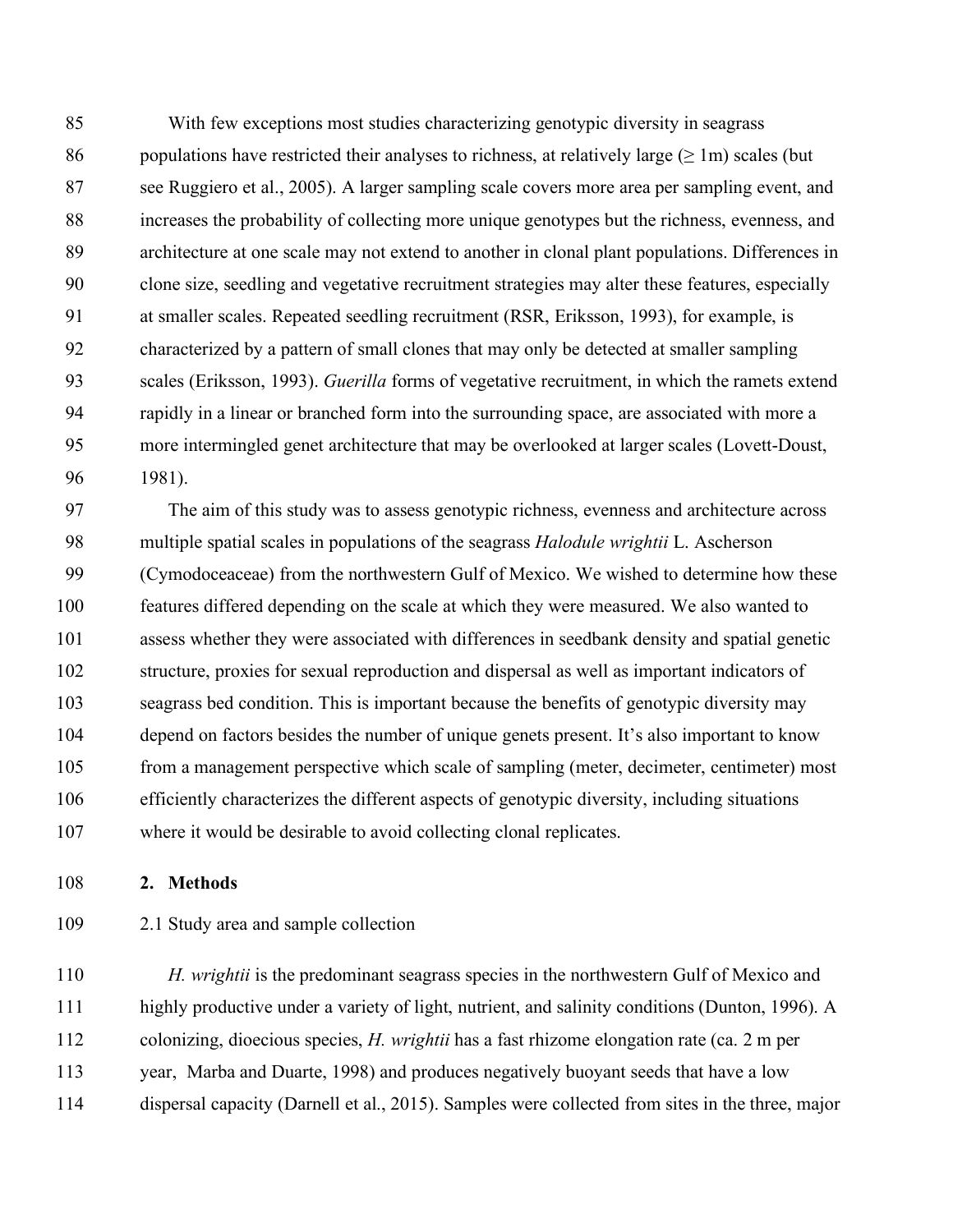seagrass producing basins on the Texas (USA) coast: the Coastal Bend (CB), Upper Laguna 116 Madre (ULM), and Lower Laguna Madre (LLM) (Figure 1). Sampling occurred at three different scales: large grid (2 m apart), medium grid (20 cm apart) and small core (samples within a 10 cm diameter). Large scale sampling occurred in the summer of 2008 as part of a larger study to assess genetic diversity, structure, and connectivity in this species from the northwestern Gulf of Mexico (Larkin et al., 2017). It consisted of a 6 x 30 m grid, formed from 4 parallel transects 2 m apart. GPS coordinates and a single rhizome were collected at 2 m intervals along each transect (12 per) for a total of 48 samples per site. Medium scale 123 sampling occurred at three sites in 2008. A 60 x 80 cm grid, blocked off into 20 (4 x 5) sampling points, was laid down at a random position within the large-scale grid. GPS coordinates were recorded and a single rhizome was collected from each grid point. The same grid was laid down at a position adjacent to the coordinates in 2010. Twenty additional 127 samples were collected as before for a total of 40 medium scale samples from each site.

 Small-scale sampling was also performed in the summer of 2010. A 10 cm diameter 129 coring device was used to collect 15 cm deep cores from five random positions within the large grid coordinates for each site. The plant tissue from each core was carefully disentangled to avoid breaking rhizome connections and six to eight individual ramets were collected from each core for a total of 38 to 40 samples per site. All samples were stored in seawater and kept on ice until return to the laboratory, where they were freeze dried and stored with silica gel desiccant (28 to 200 mesh) prior to analysis.

 Seedbank density sampling was also performed in the summer of 2010. Forty eight cores (10 cm diameter x 15 cm deep) were taken using the GPS sample coordinates from the large 137 scale grids in 2008. Cores were transferred to 0.5 mm mesh nylon bags and washed free of sediment while in the field. Seeds were counted and converted to density estimates (seedsm-  $\frac{2}{3}$  by dividing the number of seeds in a core by its area (0.00785 m<sup>2</sup>). These values were then averaged over the total number of cores per site.

2.2 Genetic Analysis

 Approximately 20 mg of freeze dried rhizome tissue from each sample was homogenized 143 in a FastPrep 24<sup>®</sup> instrument using Lysing Matrix  $A^{\otimes}$  (MP Biomedicals). Genomic DNA 144 was extracted from the homogenate using the Plant Dneasy<sup>®</sup> kit from Qiagen. DNA was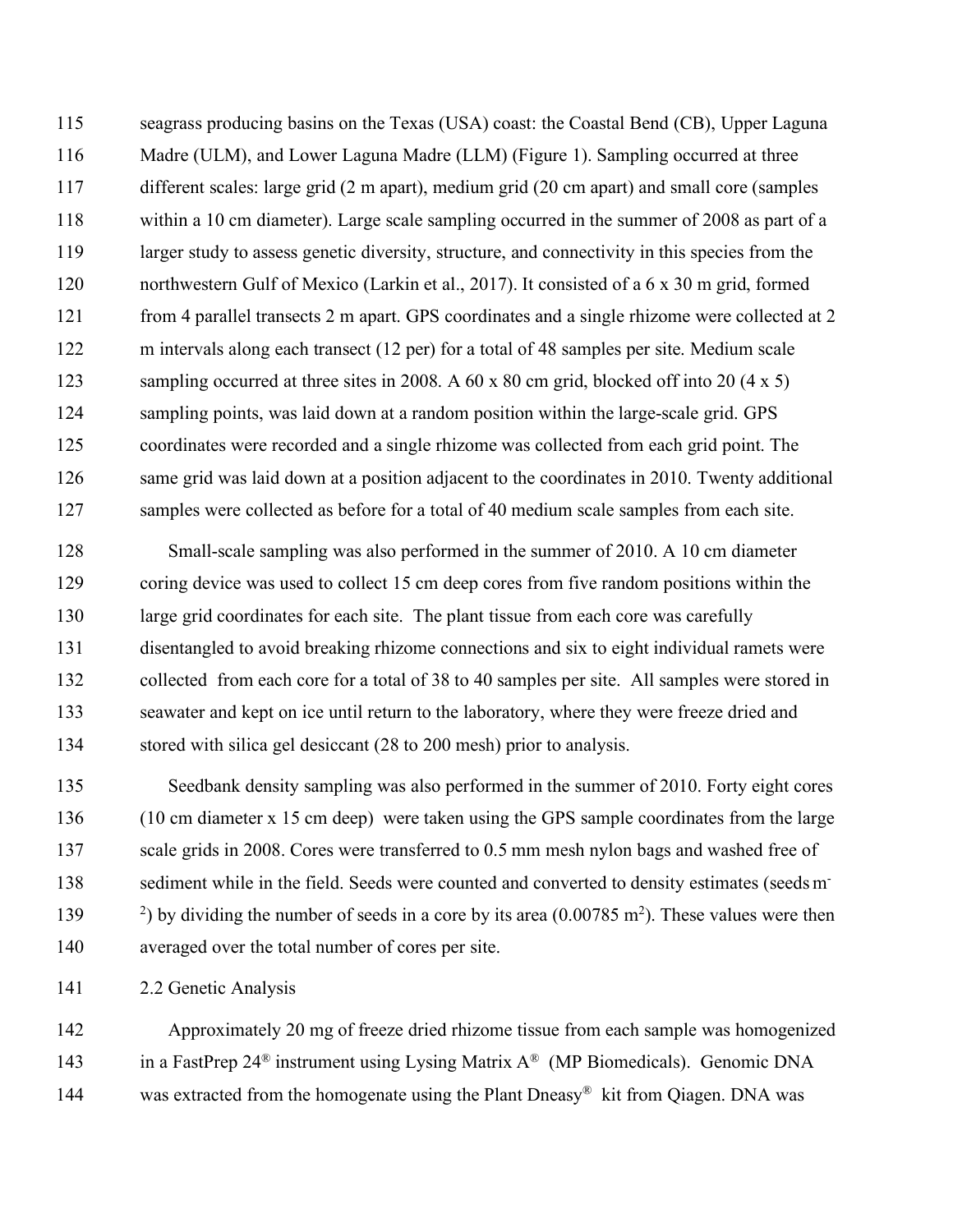145 quantified using the QuanIT<sup>®</sup> double stranded DNA assay kit and a Qubit<sup>®</sup> fluorometer (Invitrogen). Each sample was genotyped with eight, previously described loci (Larkin et al., 2017) using the Type it<sup>®</sup> microsatellite PCR kit from Qiagen according to the manufacturer's instructions. Thermal cycling was performed on a BioRad S1000 thermal cycler and PCR products were separated on a CEQ 8000 Genetic Analyzer (Beckman Coulter). Microsatellite alleles were scored using the CEQ 8000 Fragment Analysis System Software (v 9.0) and a 400 base pair standard. 10 % of samples were run in duplicate to confirm alleles. The scoring error rate was confirmed to be less than 1%.

2.3 Data Analysis

 Unique, multi locus genotypes (MLGs) were identified from the allelic scores using GenClone 2.0 (Arnaud-Haond and Belkhir, 2007). This program calculates the probability of 156 finding identical MLGs that have arisen from independent sexual events  $(p_{sex})$ . Identical 157 MLGs with  $p_{\text{sex}}$  re-encounter values < 0.01 were considered to belong to the same clone. Slightly distinct MLGs (small number of allelic differences) were re-assayed at the variable loci to determine if the differences were the result of scoring errors or somatic mutations. 160 Those with differences determined not to be due to errors had their  $p_{\text{sex}}$  values re-calculated 161 without the variable loci. If the resulting  $p_{\text{sex}}$  value was  $\leq 0.01$  the MLGs were still considered to belong to the same clone (multi-locus lineage, MLL).

 Genotypic richness, evenness, mean clone size, clonal subrange, and pairwise relatedness among unique genotypes were estimated using GenClone 2.0 and GenAlEx 6.5 (Peakall and 165 Smouse, 2012). Here richness (*R*) represents the proportion of samples within a dataset that are comprised of unique genets. It is calculated after Dorken & Eckert (2001) as (*G*-1)*/*(*N*-1) 167 where *G* represents the number of unique genotypes and *N* is the sample size. Evenness describes the equitability of clonal membership, and is estimated using Simpson's evenness 169 index *(ED*), the slope of the Pareto distribution ( $\beta$ ), and the frequency distribution of clone sizes (Arnaud-Haond et al., 2007). The Simpson index ranges from 0 to 1, where higher values represent more equitable distributions. Similarly, the slope of the Pareto distribution increases as genet distributions become more equitable. Clonal subrange (*CR*) describes the spatial scale at which the probability of clonal identity approaches zero. It represents the maximum size of genets in a sample set. Pairwise relatedness among unique genotypes at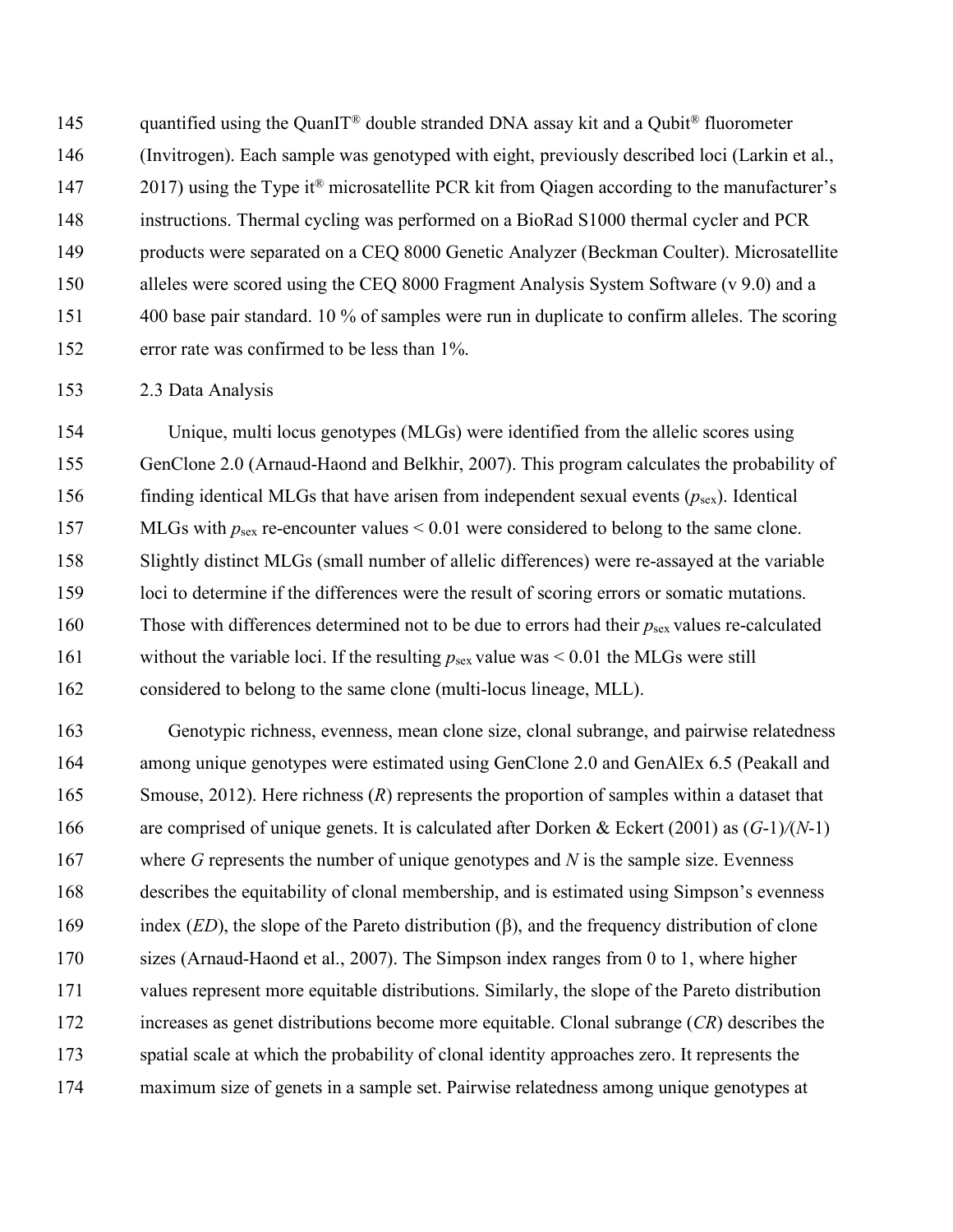each scale of sampling was determined using the estimator of Queller and Goodnight (Queller and Goodnight, 1989). The estimator ranges between -1 and 1, where 1 represents complete allelic identity (clones), positive values reflect varying degrees of relatedness, and values of zero or less represent unrelated individuals. Differences among means for clone size, pairwise relatedness and seed density among locations and sampling scales were tested using single factor ANOVA followed by Games-Howell post-hoc analysis.

 Clonal architecture (intermingled, clumped) was quantified for the large scale grids, and independently for the medium scale grids, using the *Aggregation index* (*A*c) (Arnaud-Haond et al., 2007). The index measures the probability that nearest neighbors are identical clones. *A*c values vary between 0 and 1, with lower values reflecting greater intermingling and higher values greater clumping.

 Spatial genetic structure was estimated for both large and medium sampling scales using Loiselle's coefficient of coancestry *F*ij (Loiselle et al., 1995). It represents the likelihood that a pair of ramets a certain distance apart is more (positive value) or less (negative value) similar than a pair selected at random. Both the aggregation indexes and coancestry coefficients were estimated using GenClone 2.0.

**3. Results**

3.1 Genotypic richness

 Genotypic richness was highest at the largest (2 m) scale of sampling (R: 0.06 – 0.48) 194 and, where present, considerably lower at the medium  $(0 - 0.21)$  and small  $(0 - 0.24)$  scales (Table 1). It was nearly absent from the Coastal Bend site, which was dominated by a single clone at all three sampling scales (Figure 2). Indeed, the medium and small core scales from this site showed no diversity whatsoever, containing only ramets of the dominant clone It was considerably higher at the Laguna Madre sites, where a multitude of clones were found at all three sampling scales . While richness at the large scale was highest at the ULM, the LLM possessed the highest number of unique genotypes at the medium (5 genets) and small scales (4 genets). In contrast, no unique genotypes were found at the medium scale for the ULM site, although three unique genotypes were found at the small scale.

3.2 Evenness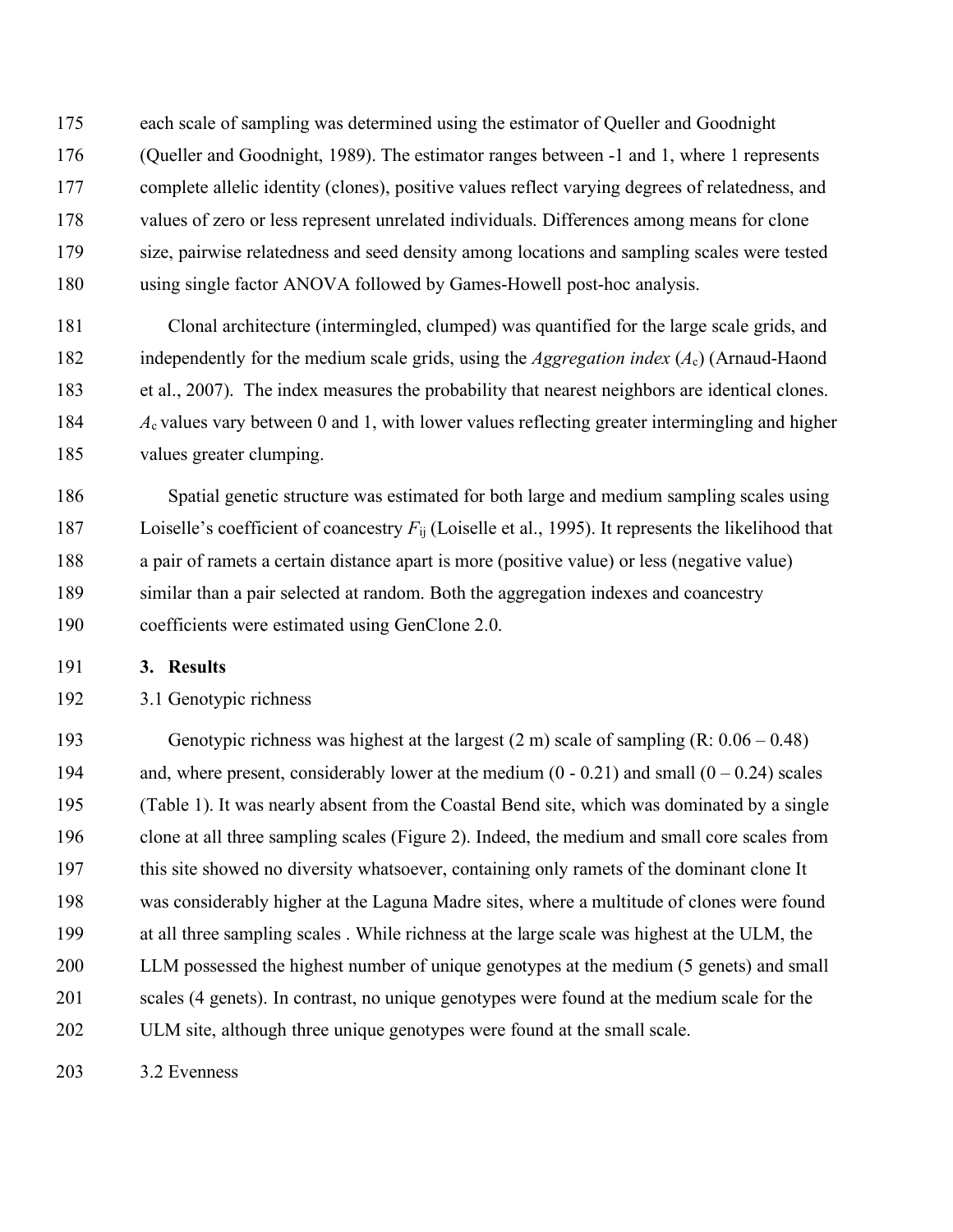As with richness, genotypic evenness was highest at the largest scale of sampling (*ED* : 0.12 – 0.93), followed by the small (null to 0.90) and medium scales (null to 0.67) (Table 1). Evenness could not be calculated for the CB site at the medium and small scales because all samples were members of the same genet. For the Laguna Madre sites, evenness was highest at the LLM for the large and medium scales, and tied with the ULM at the smallest scale. Greater evenness was also reflected in the frequency distribution of clone sizes (Figure 3). The LLM exhibited a broader and more even distribution compared to the other sites. It also showed a higher mean clone size and larger clonal subrange compared to its ULM counterpart.

213 3.3 Architecture

 Aggegation index (*A*<sup>c</sup> values) were lower (more intermingled) at the largest scale of 215 scale of sampling and higher (more clumped) at the medium scale. While  $A_c$  values were not calculated at the small scale, due to the discontinuous nature of the sampling, several cores possessed multiple genotypes indicating intermingling at this level. Clonal architecture across sites was mixed. The pattern of clonal growth at the CB was dominated by a single genet, interrupted at points by other genotypes. The Aggregation Index (*A*c) value was rather low but insignificant (Table 1). This pattern of occasional disruption did not carry over to smaller scales, where all samples were members of the dominant genotype. The pattern for both Laguna Madre sites was more intermingled. Both the ULM and LLM exhibited low *A*<sup>c</sup> values and a pattern of intermingling. Even the small scale samples from these sites were intermingled, with up to 4 different genotypes within a single 10 cm diameter core. This was highest at the LLM, where 3 of the 5 cores contained multiple genets.

3.4 Spatial Genetic Structure and Pairwise Relatedness

 Spatial genetic structure across scales and locations was either non-significant or weak for both ramets and genets. At the large scale, positive spatial autocorrelation was only 229 significant among ramets at the shortest distance class of  $2 - 4$  m, with  $F_{ii}$  values ranging 230 from 0.03 (CB,  $p < 0.01$ ) to 0.07 (LLM,  $p < 0.01$ ).  $F_{ij}$  values among unique genets never 231 exceeded 0.013 for any distance class  $(2 – 22 m)$  across all locations. At the medium 232 sampling scale, *F*<sub>ij</sub> values among ramets were only significant at the smallest distance class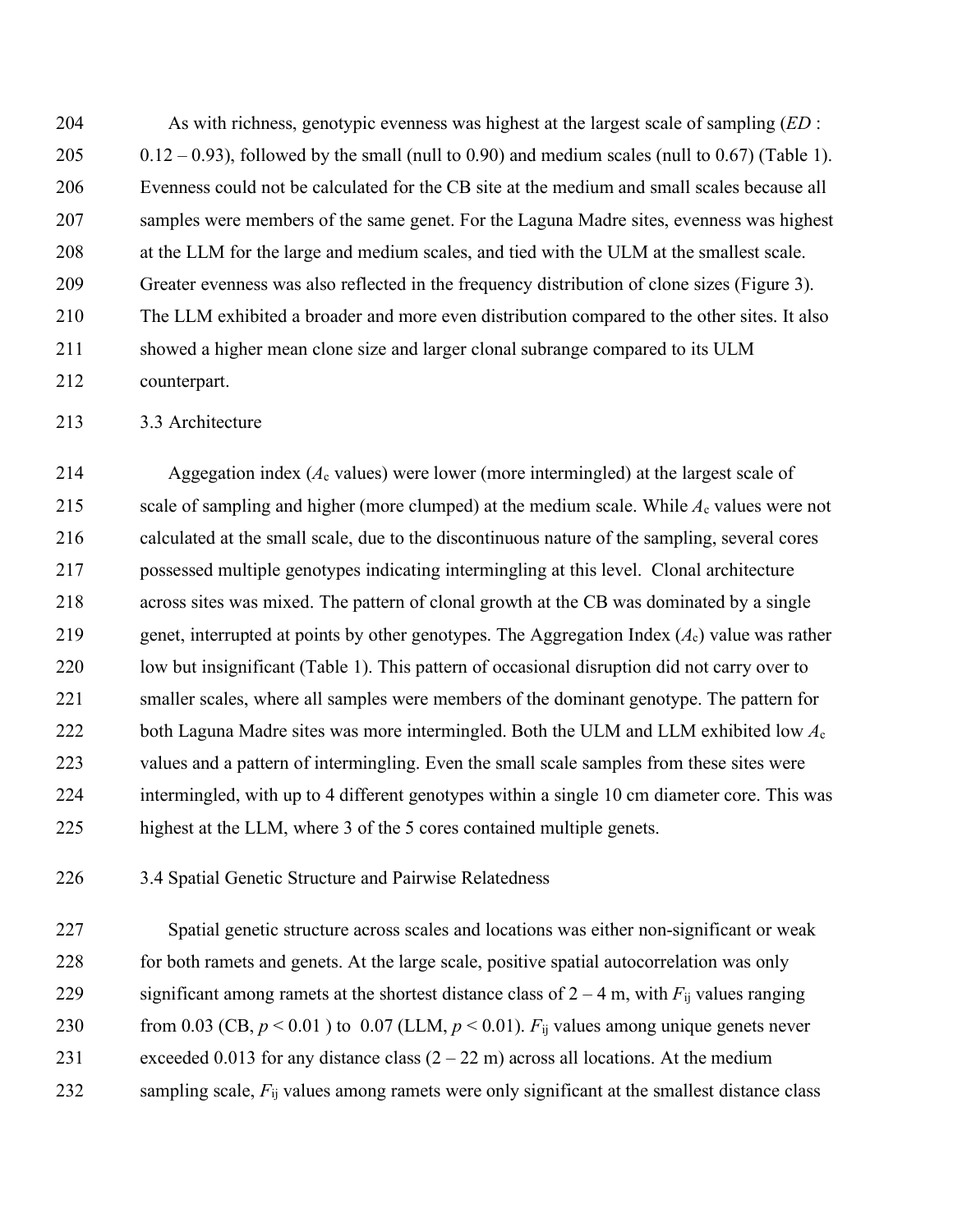233 of 20 – 30 cm for one location (LLM), with a value of 0.15 ( $p < 0.01$ ).  $F_{ij}$  values among genets never exceeded 0.07 for any distance class (20 – 90 cm) across all locations.

 Mean pairwise relatedness among unique genotypes was also low across scales and locations. They were generally higher at the largest scale of sampling, with mean +/- SE 237 values of -0.33 +/- 0.19 in the CB and -0.05 +/- 0.02 for both the ULM and LLM sites. They were generally lower for both the medium and small core scales of sampling, ranging from - 239 0.5 +/- 0.20 to -0.14 +/- 0.07 (Table 1). Differences in mean pairwise relatedness between the small and both medium and large scales were significant (*p* < 0.01 for both), but not between 241 the medium and large scales  $(p = 0.14)$ .

3.5 Seedbank Density

 Seedbank density followed a gradient from north to south. It was lowest in the Coastal 244 Bend (mean  $+/-$  SE of 19  $+/-$  9 seed m<sup>-2</sup>), substantially higher in the ULM (133  $+/-$  43 seeds  $\text{m}^{-2}$ ), and highest in the LLM (188 +/- 30 seeds m<sup>-2</sup>). Differences in mean seedbank density 246 between the CB and both ULM and LLM sites were significant  $(p = 0.03, \le 0.01,$ 247 respectively), but not between the ULM and LLM ( $p = 0.54$ ). The distribution of seeds at each site also varied considerably. Only 5 of 48 cores (10.4%) from the CB contained seeds. At the ULM site 14 of 48 cores (29.2 %) contained seeds, while the LLM had seeds in 33 of 48 cores (68.8%).

### **4. Discussion**

 Ellstrand and Roose (1987) were among the first to show that clonal plant populations are typically comprised of a variety of genotypes. They found that most (terrestrial) populations showed intermediate levels of genotypic diversity and evenness. Standard schemes for the sampling of clonal populations were later developed by Arnaud-Haond et al (2007). They recommended strategies based on a knowledge of clonal growth rate and lifespan of the species of interest. Pilot studies need to be performed to determine the most efficient scale of sampling, depending on the goal of the investigation. A larger sampling scale, for instance, can result in the collection of more unique genotypes, and thus provide a better estimate of genotypic richness but it may lack the resolution to properly assess evenness, architecture,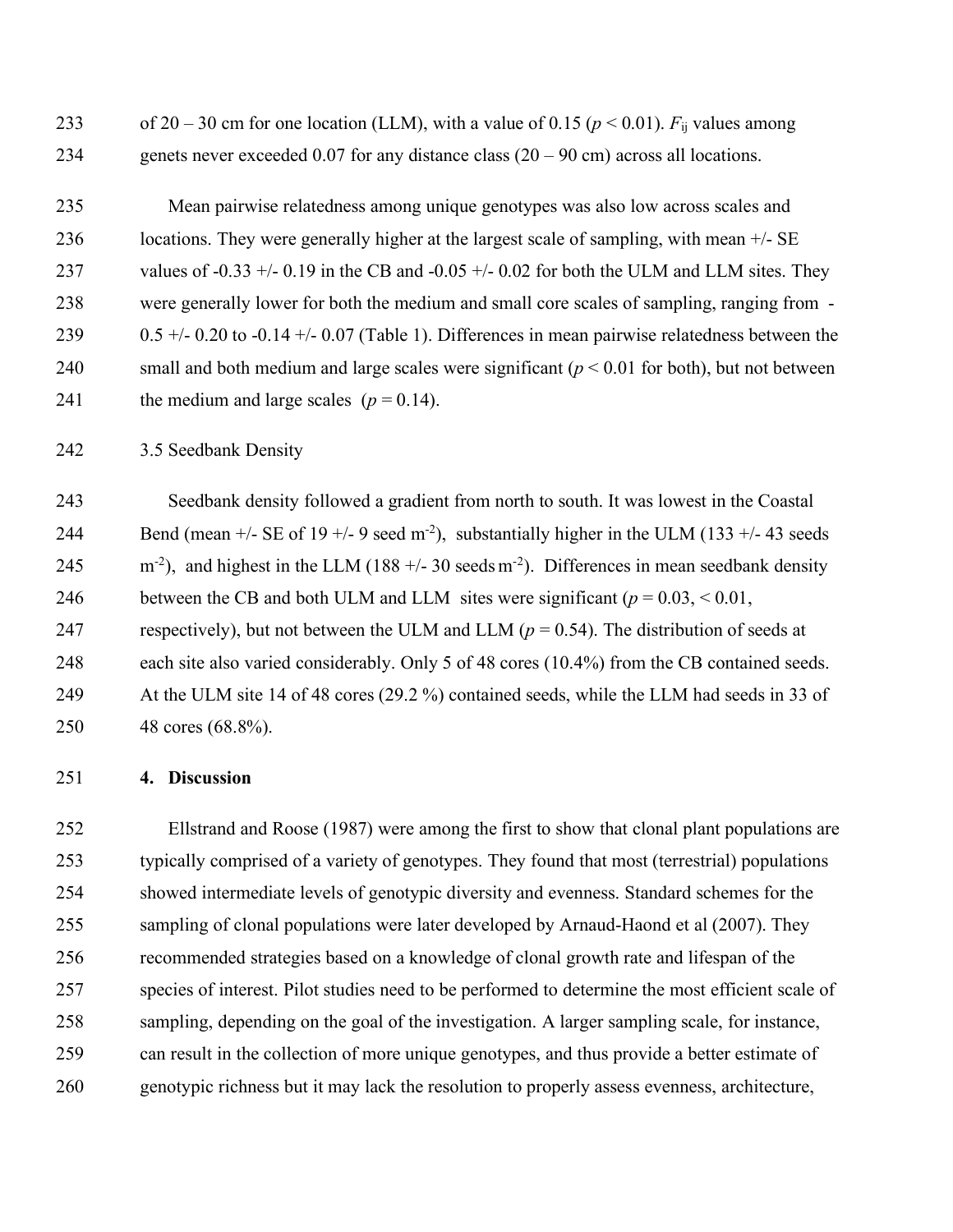vegetative or sexual recruitment. While a smaller scale might increase resolution of these features it could also strain time and resource budgets if the meadow to be analyzed is larger than a few square meters.

 We investigated genotypic diversity (richness, evenness, architecture) at three different spatial scales in the seagrass *Halodule wrightii* for a typical number of population samples (40-50). Although the patterns of genotypic richness, evenness, and architecture remained fairly consistent across scales, the values of *R, ED*, b and *A*<sup>c</sup> for a sample size of 40-50 individuals were most informative at the largest scale of sampling. While one might obtain decent estimates of architecture, in the form of intermingling, or evenness at smaller scales richness could be greatly underestimated. This may not be especially surprising, given the well-established relationship between area and species diversity (Rosenzweig, 1995),but it is reassuring in the context of asexually reproducing plants which can vary widely in terms of clone size and growth pattern (Eckert et al., 2016).

 Genotypic diversity patterns were also consistent across locations. Sites with the highest values at the largest scale of sampling also tended to have them at smaller scales and vice versa. One exception occurred with genotypic richness, where *R* was highest in the ULM at the largest scale of sampling. However, at the medium and small scales richness was highest in the LLM population. This could be a sampling effect or a reflection of greater sexual reproduction and/or recruitment at this site. In spite of this, the largest scale of sampling seemed most efficient for capturing diversity attributes. For *H. wrightii* this appears to be in the vicinity of 2 m, the approximate length their rhizomes are able to grow per year (Marba and Duarte, 1998). A grid pattern based on such a scale would provide a good chance of accurately characterizing genotypic diversity even in fairly young populations. For other objectives, such as the gathering of vegetative material for restoration projects, a better scale might be the mean clone size or clonal subrange. This would improve the chances that unique genotypes were collected (Arnaud-Haond et al., 2007).

 Smaller sampling scales were better at revealing patterns of sexual and vegetative recruitment. The visual maps and quantitative attributes of richness, evenness, and architecture showed unique genotypes and intermingling at even the smallest scale of sampling in the Laguna Madre populations. This is consistent with a RSR form of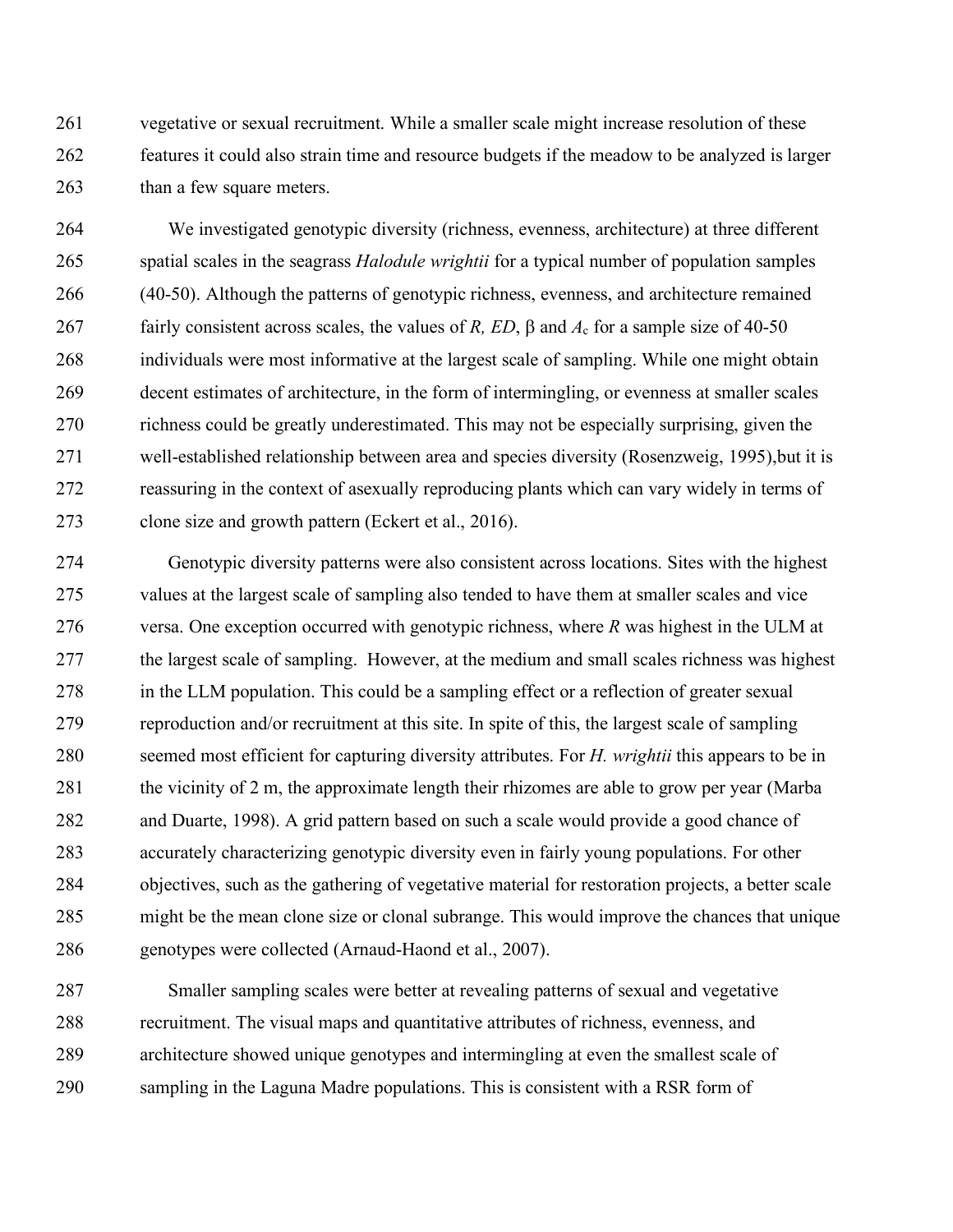recruitment (Eriksson, 1993). While more often dominated by fewer, or single genotypes, the intermingling found at the medium and small scales indicates a high degree of guerilla-type vegetative recruitment (Lovett-Doust, 1981). Both of these features are predicted to contribute to high levels of sexual reproduction and genetic diversity (Watkinson and Powell, 1993; Honnay and Jacquemyn, 2008). The level of intermingling at the different scales may also indicate something about mortality rates or competition among genotypes. Most of the intermingling occurred among genotypes found at all three levels of sampling. Relatively little involved unique genotypes found at the smaller scales. For example, only 6 of the 12 unique genotypes found exclusively at the medium or small scale occurred more than once. While this may only reflect clone age, it could also indicate an increased mortality among smaller clones or an inability to compete with larger ones for resources.

 Overall, the results are similar to those of another dioecious, perennial species (*Cymodocea nodosa*) sampled at multiple scales from a single bed in the Mediterranean Sea (Ruggiero et al., 2005). They also found high clonal richness, a skewed distribution of clone sizes (many small, few large), and significant intermingling even at small sampling scales. They attributed their findings to three interacting processes: (i) a balance of persistence between older, founder genets and sexual recruitment (ii) poor seed dispersal in association with RSR, and (iii) a guerilla growth strategy. Given the similarities, including poor seed dispersal (Darnell et al., 2015), these processes may be at work in *H.wrightii* as well.

 Genotypic diversity and seedbank density also differed across locations. The northern- most location examined (CB) exhibited very low diversity at all three scales, and the lowest seedbank density. This is concerning because the CB site is near a major commercial port (Corpus Christi) and approaches the edge of *H. wrightii's* range on the Texas coast. Populations towards the edge of their species' range tend to be more clonal, and the results found here are consistent with the general trend for this region (Larkin et al., 2017). Lower reproductive success is expected when clones are large and *R* is low, due to a shortage of compatible pollen (Honnay and Jacquemyn, 2008). This can be especially acute in dioecious species if one sex is under-represented (McMillan, 1981). Clonal diversity has also been shown to decline with increasing population age, perhaps as a consequence of competition among genotypes or lack of disturbance that can create opportunities for recruitment (Eckert et al., 2016). The Coastal Bend is a popular destination for recreational fisherman and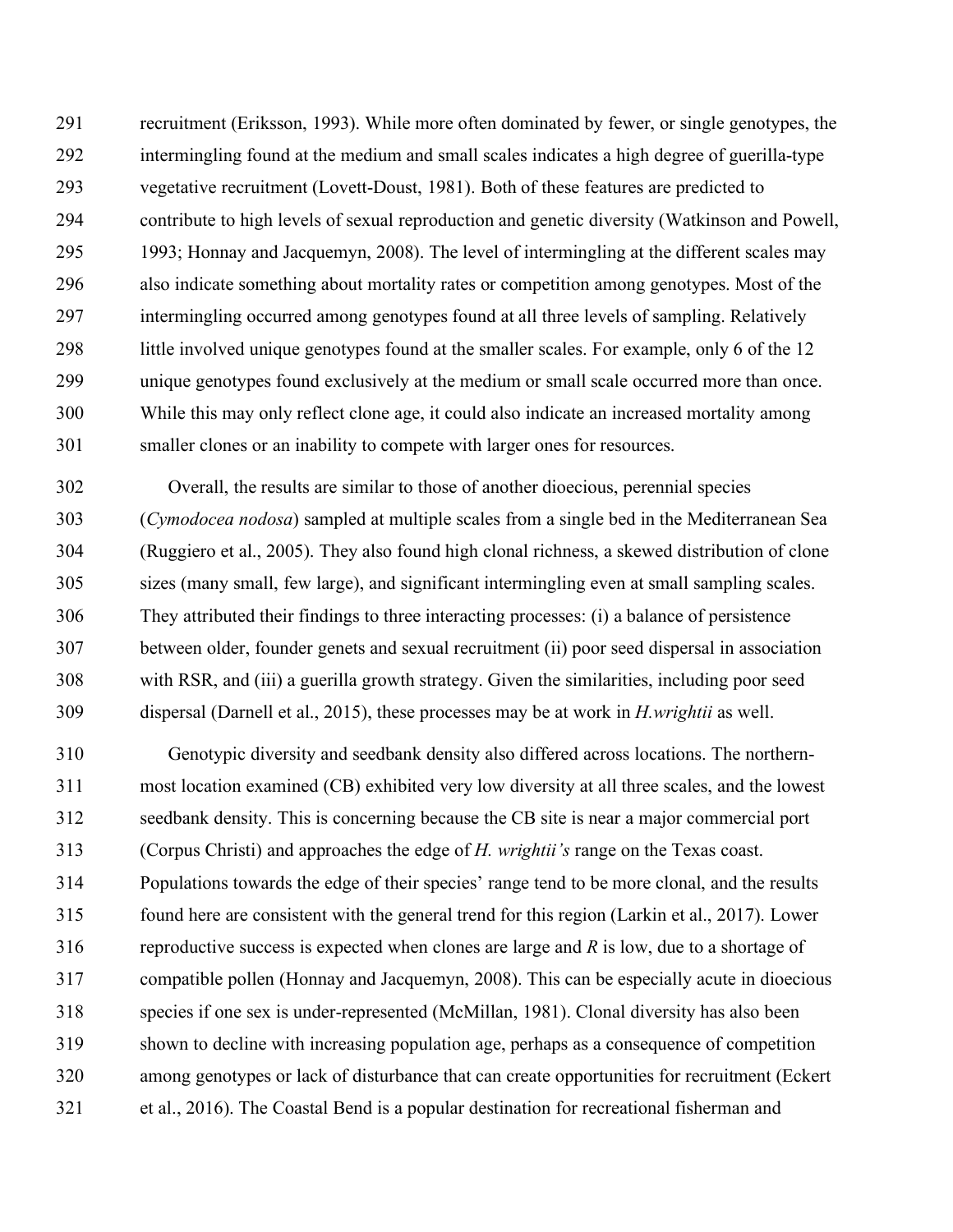propeller scars within seagrass beds are common (Dunton and Schonberg, 2002). Scars create gaps in the canopy. This may have contributed to the pattern observed at the largest scale, where unique genotypes were found interspersed within an otherwise monoclonal bed. It suggests that RSR and guerilla recruitment, while rare, may still be operating at this location. This is significant because it implies that both types of recruitment are possible even in the presence of a dominant clone and relatively low levels of sexual reproduction.

 Genotypic diversity and seedbank density in the ULM largely fell between that of the CB and LLM. The ULM showed an intermingled, guerilla type architecture but not to the same extent as the LLM. The presence of unique and intermingled genotypes in two of the ULM cores suggests that new recruitment still occurs, and is capable of following an RSR and guerilla strategy. Historically high salinity levels in the ULM means that widespread seagrass growth in this basin is probably a relatively recent phenomenon (Tunnell and Judd, 2002; Onuf, 2007). Recent population expansions are expected to result in greater clustering among genotypes (Arnaud-Haond et al., 2007). While not highly clumped the reduced extent of intermingling at all scales, greater proportion of smaller clones, and the smallest clonal subrange suggests a less mature successional stage. Even though the difference in mean seedbank density with the LLM was not significant, the ULM had less than half as many seed-containing cores. This suggests some limitation to fertilization or seed development. Given time and further RSR and guerilla recruitment, evenness and intermingling at this location may approach that of the LLM, potentially contributing to greater seed production.

 Diversity and intermingling were generally highest in the LLM. This is important because it also had the largest and most consistent seedbank. Intermingled genet distributions are thought to improve the opportunities for outcrossing (Eckert et al., 2016) but the factors responsible for fertility (e.g. flowering and pollen production) probably also covary with latitude (Eckert, 2002; Blok et al., 2018). As the southern-most location, the LLM may experience earlier, or longer, warming periods that have been shown to be conducive to tropical seagrass flowering (McMillan, 1982). The LLM, however, is something of a paradox. It possesses good conditions for seagrass growth in terms of temperature, salinity, and protected shorelines but it's water quality has been variable and the basin as a whole has witnessed a serious decline in seagrass cover over the past 50 years (Onuf, 2007). Largely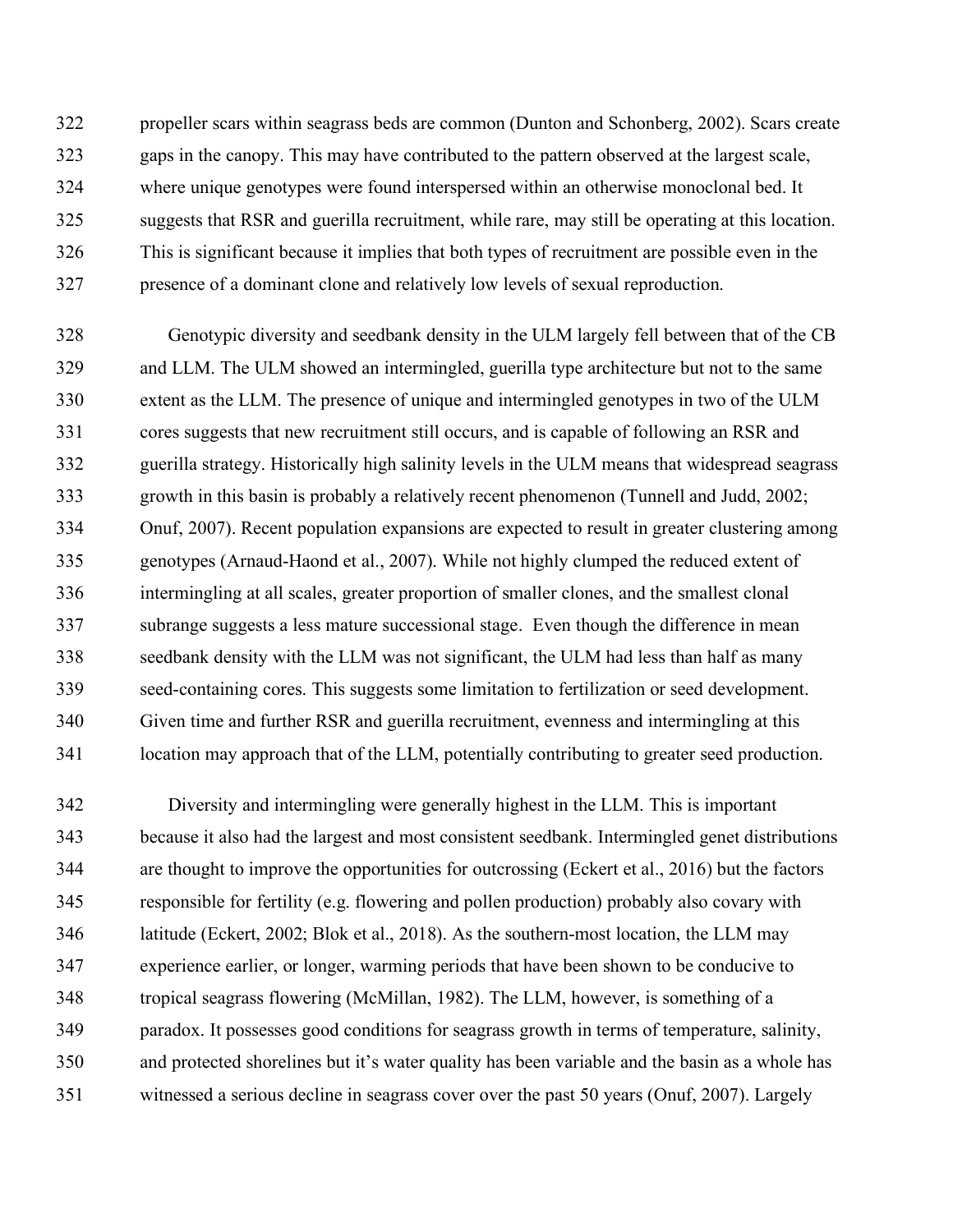attributed to the effects of maintenance dredging, many beds have become fragmented. This disturbance, however, may have produced gaps in the canopy that facilitated seedling and vegetative recruitment .

 The role of disturbance may be key to the patterns observed at the different scales and sites. Disturbance is frequently invoked as a factor contributing to recruitment and has been shown to be associated with greater reproductive effort in seagrasses (Connell, 1978; Cabaco and Santos, 2012). Although it is often associated with declines in genetic diversity due to reductions in population size, it may also be critical for processes that result in new genotypes (Reusch, 2006; McMahon et al., 2017). Disturbance occurred in different forms (boat traffic, salinity, dredging) across the different sites, but in each case we found evidence of seedling and vegetative recruitment that influenced genotypic diversity patterns. In this age of seagrass decline any meadow loss is cause for concern. However, small levels of disturbance may form gaps in the canopy that facilitate recruitment.

 Despite a low predicted capacity for pollen and seed dispersal (McMahon et al., 2014; Darnell et al., 2015), spatial genetic structure at all locations was weak. This is similar to other studies, where significant SGS was only observed at the shortest scale investigated (Vekemans and Hardy, 2004). A lack of SGS is also consistent with expectations for species that exhibit a high degree of guerilla growth (Alberto et al., 2005) where unrelated genets are in closer proximity compared to a more clumped, phalanx-type arrangement. Pairwise relatedness among unique genotypes was also low across populations and sampling scales. Both features indicate that mating among related individuals is not high at any of the locations. A lack of inbreeding is good news. While levels of diversity at certain locations may be low, recruits appear novel and capable of contributing to the evolutionary potential of each population

 Because genotypic richness, evenness, and architecture have the potential to influence sexual reproduction we also examined seedbank density at each location. *H. wrightii* is a seed-banking species, producing seeds that are viable for up to four years (McMillan, 1991). These banks could be important for re-establishment following storms, colonization of newly opened habitat, or as donor material for restoration projects (Orth et al., 2006). As such, they represent an important component of seagrass bed condition. Estimates for seed bank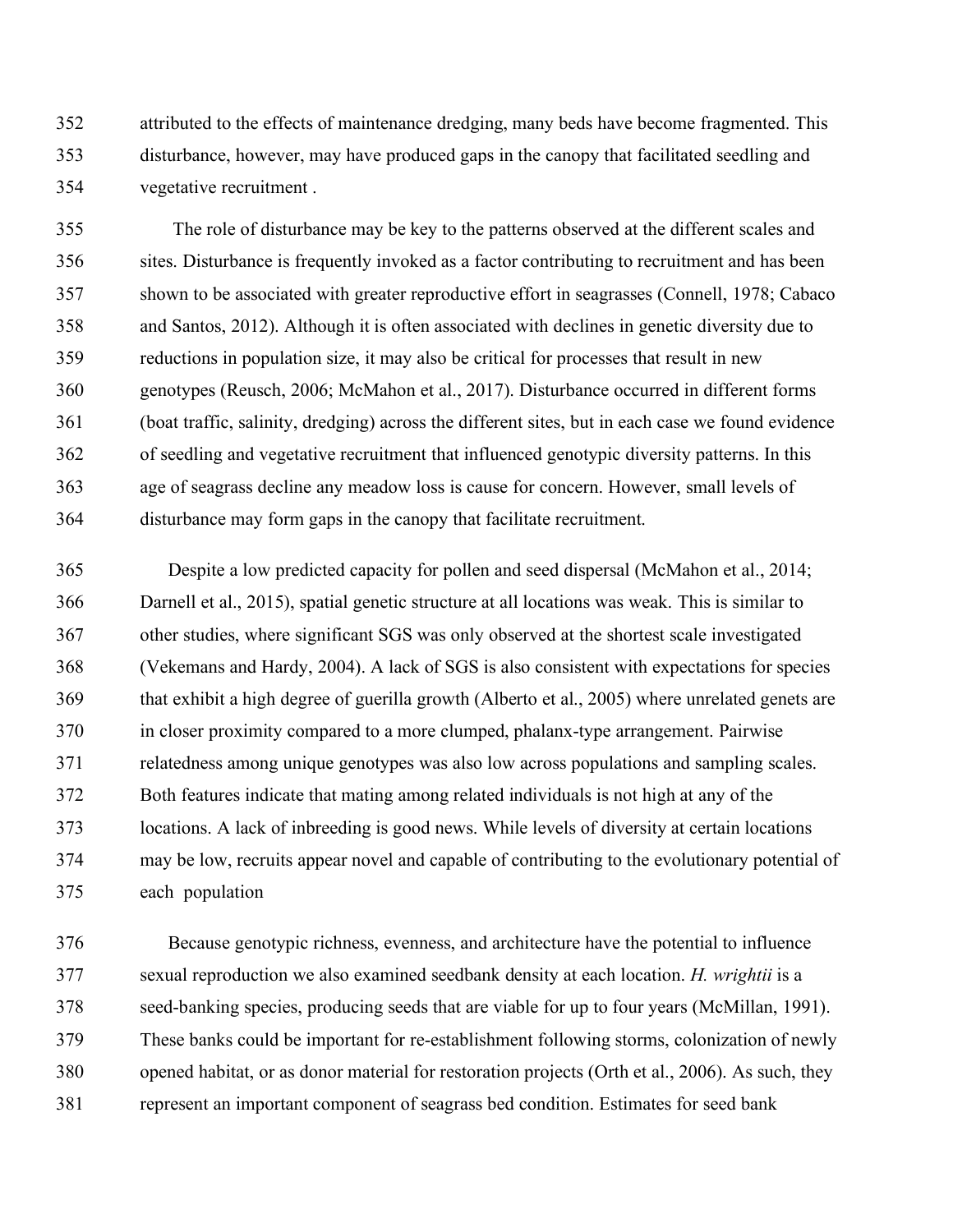densities in *H. wrightii* are highly variable. An early study by McMillan (1981) found mean 383 values of 260 seeds  $m<sup>2</sup>$  in the CB while Darnell and Dunton (2016) found reserves as high as 3,950 seeds m<sup>-2</sup>, although most sites ranged from 0 to 611 seeds m<sup>-2</sup>. Additional surveys by our laboratory has found no further evidence of seed banks at CB sites (PD Larkin, 386 unpublished). Similarly, McMillan  $(1981)$  found mean values of 260 seeds m<sup>-2</sup> in the LLM. 387 Kowalski and DeYoe (2016) found LLM densities to range from 0 to over 4000 seeds  $m<sup>2</sup>$ , with a mean value of 890. Our values fall within these ranges. However, we found higher densities and a greater number of seed-containing cores in populations with larger genotypic diversity estimates. We reason that more intermingled, even distributions of unique genotypes, resulting in more successful fertilization events, could explain this result. The low number of sampling sites and a latitudinal gradient, however, confound this interpretation. Additional sites across a range of latitude need to be characterized to clarify this relationship.

 Future studies could benefit from concurrent sampling at all spatial scales. Apart from similarities in the amount of cover observed for the two sampling dates, we cannot exclude the possibility of large scale changes in population structure at each site. However, the similarities in genotypic composition, richness, and evenness between the medium grids sampled at different time periods suggests the beds remained fairly consistent, indicative of the stability that often characterizes seagrass populations (Reynolds et al., 2017). Many of the same genotypes were also found across spatial and temporal scales. Only the medium grids from the LLM appeared different, although their locations occurred in a highly variable region of the large grid.

### **Conclusions**

 *H. wrightii* populations from the northwestern Gulf of Mexico differ considerably in seedbank density and genotypic diversity attributes such as clonal richness, evenness, and architecture. While patterns of diversity were consistent across sampling scales, the largest (2 m) scale of sampling captured the greatest amount diversity and is recommended for routine genetic analysis. It could be used in conjunction with coring techniques and other protocols that simultaneously measure seedbank density or vegetative characteristics important for assessing bed condition. Medium and smaller scales of sampling were more useful for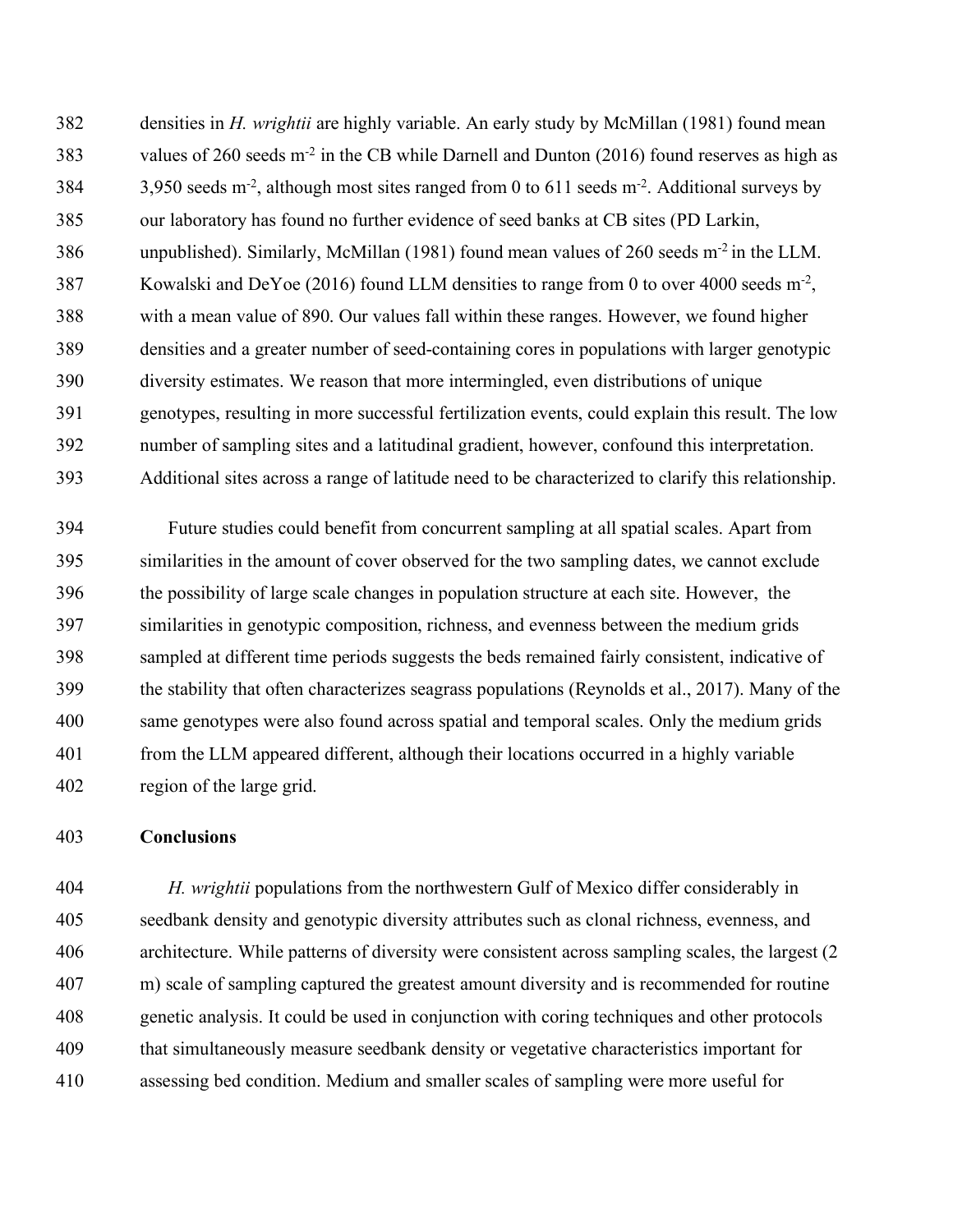assessing seedling and vegetative recruitment patterns, features that can help explain the amount of genetic diversity or sexual reproduction at a site. Spatial genetic structure, in the form of kinship coefficients and pairwise relatedness estimates, was uniformly low among genotypes across scales and sites. It suggests that *H. wrightii* may have a mechanism for avoiding inbreeding or the germination of seedlings from closely related parents.

 If this study had only considered clonal richness it would have missed other aspects of genotypic diversity that may be also be important. Seedbank density was highest and most consistent in a population that showed greater genotypic evenness and intermingling, especially at smaller scales where pollen exchange is likely to be most significant (Van Tussenbroek et al., 2016). Additional populations and locations need to be examined, but preliminary evidence suggests that aspects of genotypic diversity besides richness may be important contributors to seed production.

### **Acknowledgements**

This work was supported in part by an Institutional Grant (No. NA06OAR4170076) to the

Texas Sea Grant College Program from the National Oceanic and Atmospheric

Administration, U.S. Department of Commerce. Additional funding was provided by Texas

A&M University–Corpus Christi College and University Research Enhancement Grants.

AMH and AIL were supported by undergraduate research fellowships provided by an

Institutional Grant (No. 634010) to Texas A&M University–Corpus Christi from the Welch

Foundation. The funding sources had no role in the study design, collection, analysis or

interpretation of data, or in the decision to submit the article for publication. The authors also

- wish to thank Michael Barrett, Tabitha Maloney, and Dr. Jim Tolan (Texas Parks & Wildlife
- Department) for help with sample collection and processing, and Allyson C. Larkin for
- careful review of the manuscript.
- 

### **References Cited**

Alberto, F., Gouveia, L., Arnaud-Haond, S., Perez-Llorens, J.L., Duarte, C.M., Serrao, E.A.,

 2005. Within-population spatial genetic structure, neighbourhood size and clonal subrange in the seagrass Cymodocea nodosa. Mol Ecol 14, 2669-2681.

- Arnaud-Haond, S., Belkhir, K., 2007. genclone: a computer program to analyse genotypic data,
- test for clonality and describe spatial clonal organization. Mol Ecol Notes 7, 15-17.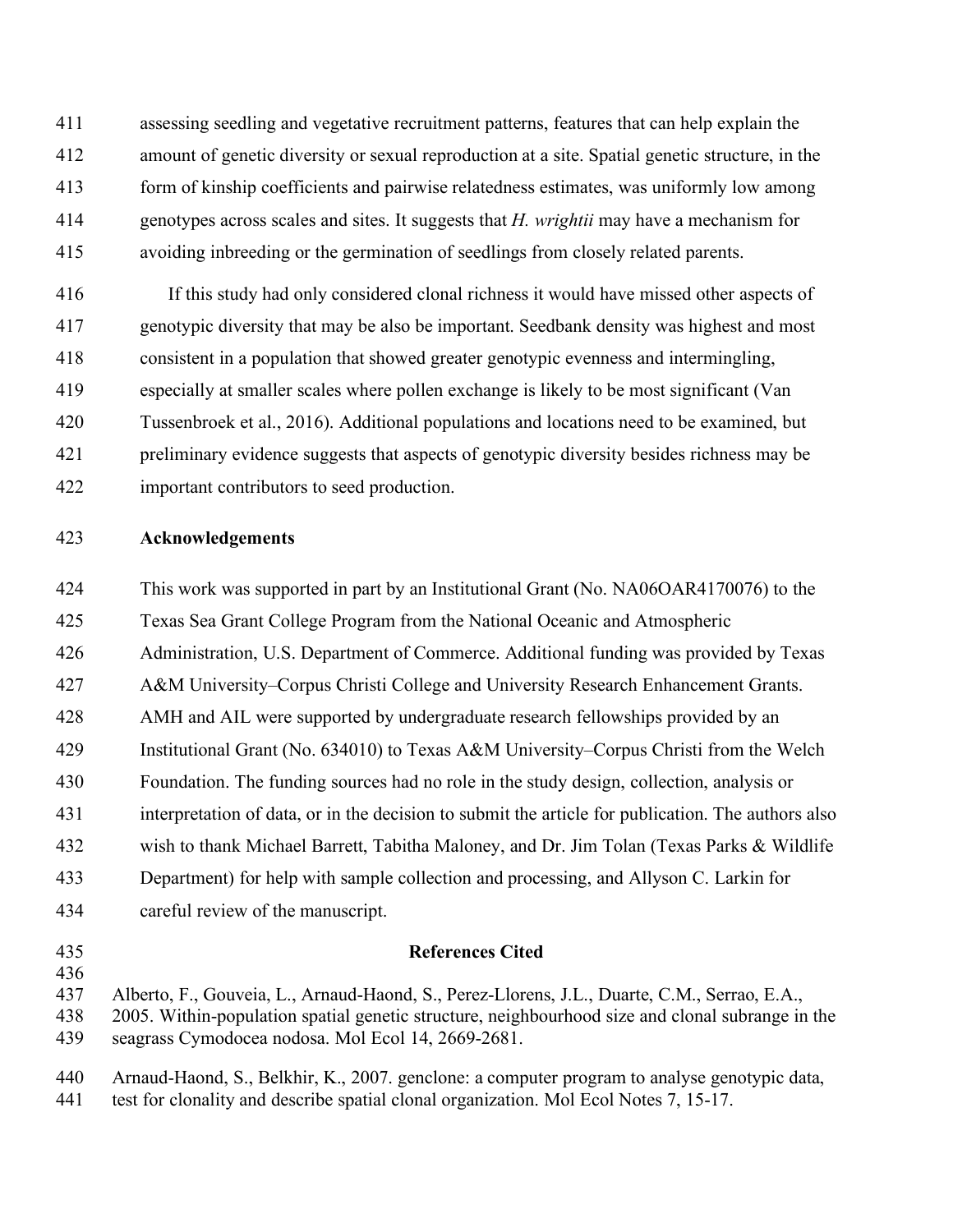- Arnaud-Haond, S., Duarte, C.M., Alberto, F., Serrão, E.A., 2007. Standardizing methods to address clonality in population studies. Mol Ecol 16, 5115-5139.
- Blok, S.E., Olesen, B., Krause-Jensen, D., 2018. Life history events of eelgrass Zostera marina L. populations across gradients of latitude and temperature. Mar Ecol Prog Ser 590, 79-93.
- Cabaco, S., Santos, R., 2012. Seagrass reproductive effort as an ecological indicator of disturbance. Ecological Indicators 23, 116-122.
- Connell, J.H., 1978. Diversity in Tropical Rain Forests and Coral Reefs. Science 199, 1302- 1310.
- Darnell, K., M., Dunton. Kenneth, H., 2016. Reproductive phenology of the subtropical
- seagrasses Thalassia testudinum (turtle grass) and Halodule wrightii (shoal grass) in the northwest Gulf of Mexico. Bot Mar 59, 473.
- 
- Darnell, K.M., Booth, D.M., Koch, E.W., Dunton, K.H., 2015. The interactive effects of water
- flow and reproductive strategies on seed and seedling dispersal along the substrate in two sub-
- tropical seagrass species. J Exp Mar Biol Ecol 471, 30-40.
- den Hartog, C., Kuo, J., 2006, Taxonomy and Biogeography of Seagrasses. In: Larkum, A.W.D.,
- Orth, R.J., Duarte, C.M. (Eds.), Seagrasses: Biology, Ecology and Conservation. Springer, Dordrecht, pp. 1-23.
- Dorken, M.E., Eckert, C.G., 2001. Severely reduced sexual reproduction in northern populations of a clonal plant, Decodonverticillatus (Lythraceae). J Ecol 89, 339-350.
- Dunton, K.H., 1996. Photosynthetic production and biomass of the subtropical seagrass halodule wrightii along an estuarine gradient. Estuaries 19, 436-447.
- Dunton, K.H., Schonberg, S.V., 2002. Assessment of propeller scarring in seagrass beds of the south Texas coast. J Coastal Res 37, 100-110.
- Eckert, C., 2002. The loss of sex in clonal plants. Evol Ecol 15, 501-520.
- Eckert, C.G., Dorken, M.E., Barrett, S.C.H., 2016. Ecological and evolutionary consequences of sexual and clonal reproduction in aquatic plants. Aquat Bot 135, 46-61.
- Ehlers, A., Worm, B., Reusch, T.B.H., 2008. Importance of genetic diversity in eelgrass Zostera marina for its resilience to global warming. Mar Ecol Prog Ser 355, 1-7.
- Ellstrand, N.C., Roose, M.L., 1987. Patterns of Genotypic Diversity in Clonal Plant Species. Am J Bot 74, 123-131.
- Engelhardt, K.A.M., Lloyd, M.W., Neel, M.C., 2014. Effects of genetic diversity on
- conservation and restoration potential at individual, population, and regional scales. Biol
- Conserv 179, 6-16.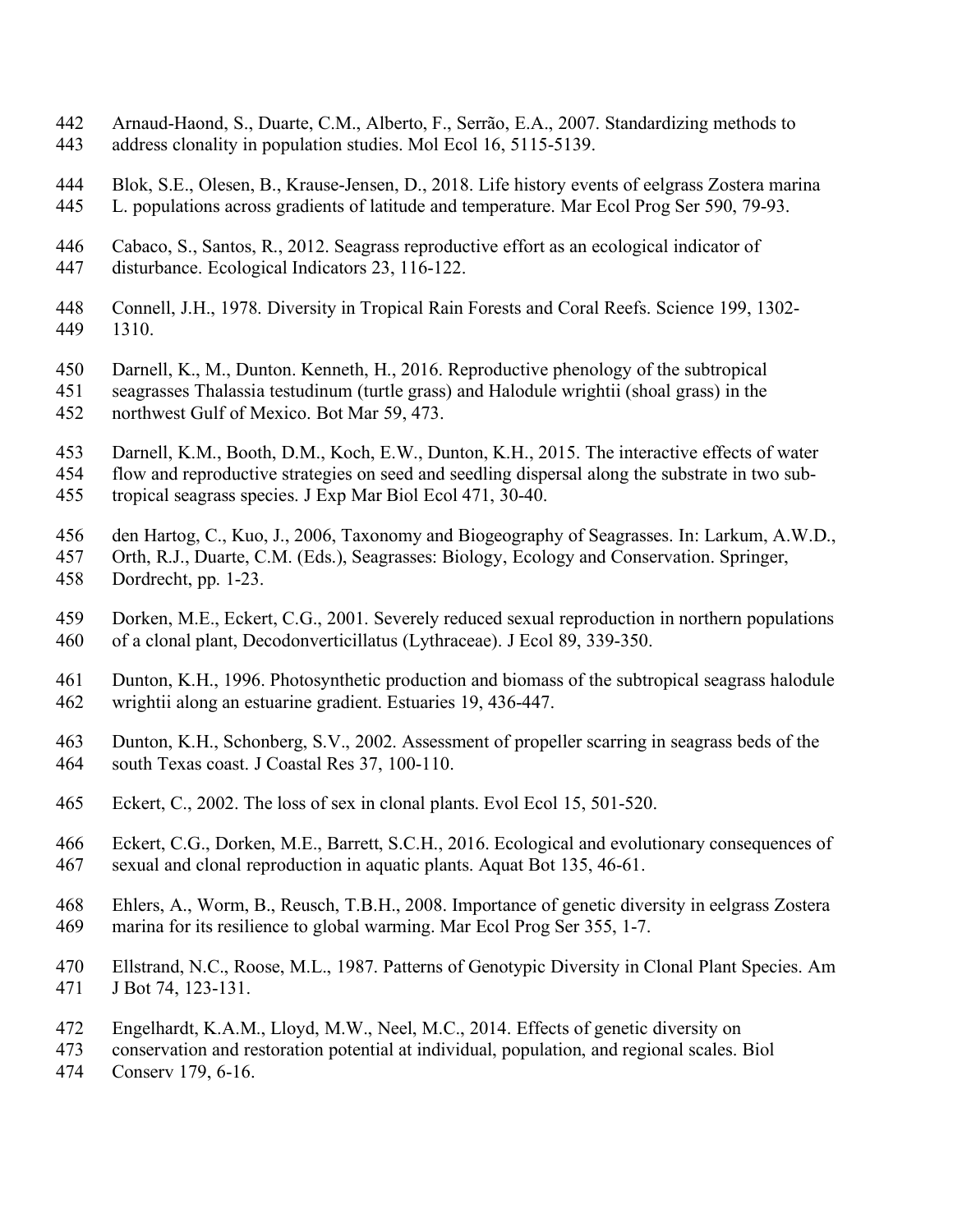- Eriksson, O., 1993. Dynamics of genets in clonal plants. Trends in Ecology & Evolution 8, 313- 316.
- Handley, L., Altsman, D., DeMay, R., 2007, Seagrass Status and Trends in the Northern Gulf of Mexico: 1940-2002. U.S. Geological Survey, Reston, VA.

 Honnay, O., Jacquemyn, H., 2008. A meta-analysis of the relation between mating system, growth form and genotypic diversity in clonal plant species. Evol Ecol 22, 299-312.

- Hughes, A.R., Stachowicz, J.J., 2004. Genetic diversity enhances the resistance of a seagrass ecosystem to disturbance. P Natl Acad Sci USA 101, 8998-9002.
- Hughes, A.R., Stachowicz, J.J., 2011. Seagrass genotypic diversity increases disturbance response via complementarity and dominance. J Ecol 99, 445-453.
- Kowalski Joseph, L., DeYoe Hudson, R., 2016, Flowering and seed production in the subtropical seagrass, Halodule wrightii (shoal grass). Bot Mar, p. 193.
- Larkin, P.D., Maloney, T.J., Rubiano-Rincon, S., Barrett, M.M., 2017. A map-based approach to
- assessing genetic diversity, structure, and connectivity in the seagrass Halodule wrightii. Mar
- Ecol Prog Ser 567, 95-107.
- Leimu, R., Mutikainen, P., Koricheva, J., Fischer, M., 2006. How general are positive relationships between plant population size, fitness and genetic variation? J Ecol 94, 942-952.
- Les, D.H., 1988. Breeding systems, population structure, and evolution in hydrophilous angiosperms. Ann Mo Bot Gard 75, 819-835.
- Loiselle, B.A., Sork, V.L., Nason, J., Graham, C., 1995. Spatial Genetic Structure of a Tropical Understory Shrub, Psychotria officinalis (Rubiaceae). Am J Bot 82, 1420-1425.
- Lovett-Doust, J., 1981. Population dynamics and local specialization in a clonal perennial (*Ranunculus repens*). I. The dynamics of ramets in contrasting habitats J Ecol 69, 743-755.
- Marba, N., Duarte, C.M., 1998. Rhizome elongation and seagrass clonal growth. Mar Ecol Prog Ser 174, 269-280.
- McMahon, K., van Dijk, K.-j., Ruiz-Montoya, L., Kendrick, G.A., Krauss, S.L., Waycott, M.,
- Verduin, J., Lowe, R., Statton, J., Brown, E., Duarte, C., 2014. The movement ecology of
- seagrasses. Proceedings of the Royal Society B: Biological Sciences 281.
- McMahon, K.M., Evans, R.D., van Dijk, K.-j., Hernawan, U., Kendrick, G.A., Lavery, P.S.,
- Lowe, R., Puotinen, M., Waycott, M., 2017. Disturbance Is an Important Driver of Clonal
- Richness in Tropical Seagrasses. Frontiers in Plant Science 8, 2026.
- McMillan, C., 1981. Seed reserves and seed germination for two seagrasses, Halodule wrightii and Syringodium filiforme, from the western Atlantic. Aquat Bot 11, 279.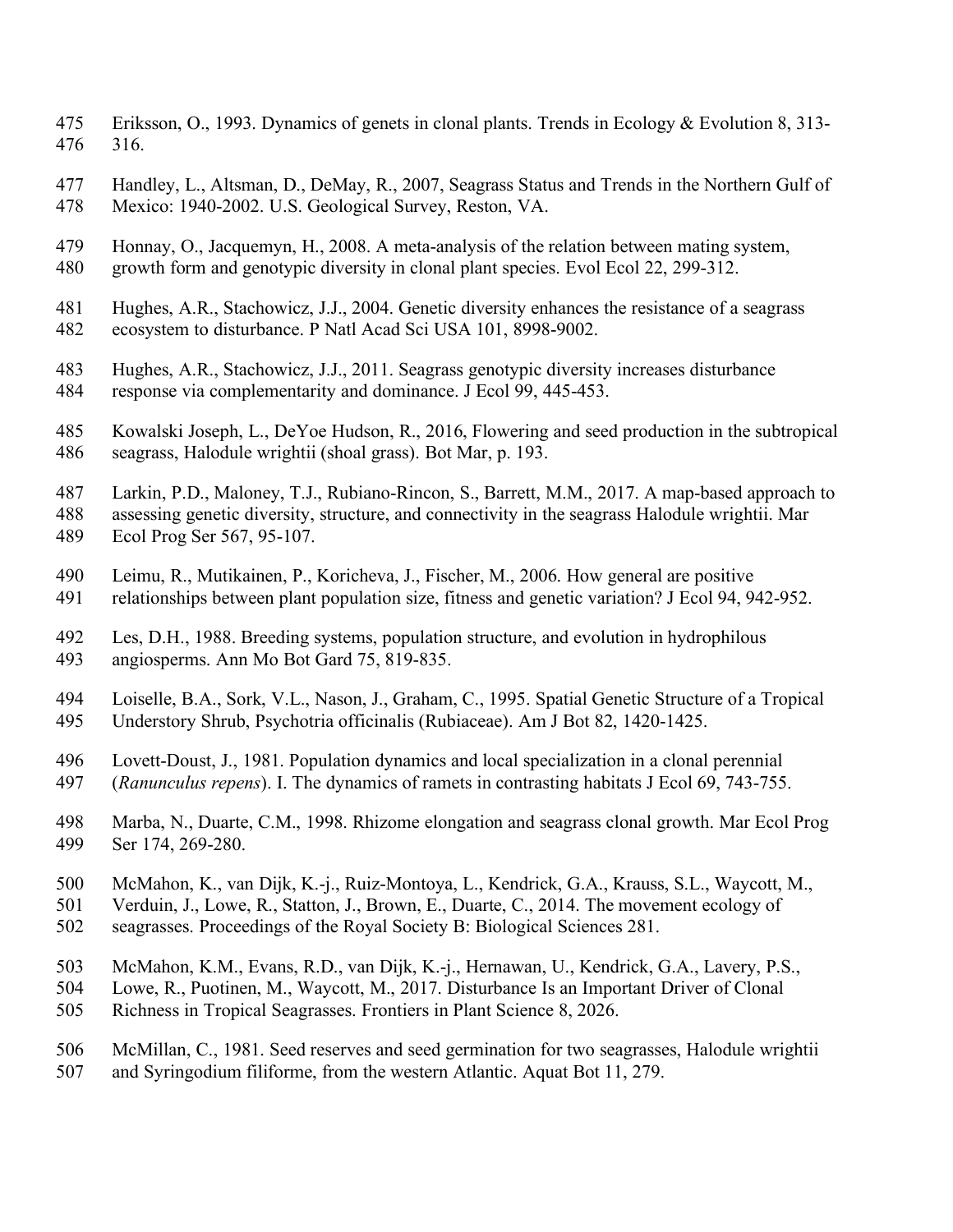- McMillan, C., 1982. Reproductive physiology of tropical seagrasses. Aquat Bot 14, 245.
- McMillan, C., 1991. The longevity of seagrass seeds. Aquat Bot 40, 195.

Neckles, H.A., Kopp, B.S., Peterson, B.J., Pooler, P.S., 2012. Integrating Scales of Seagrass

- Monitoring to Meet Conservation Needs. Estuar Coast 35, 23-46.
- Olsen, J.L., Stam, W.T., Coyer, J.A., Reusch, T.B.H., Billingham, M., Boström, C., Calvert, E.,
- Christie, H., Granger, S., Lumière, R.L., Milchakova, N., Oudot-Le Secq, M.-P., Procaccini, G.,
- Sanjabi, B., Serrão, E., Veldsink, J.A.N., Widdicombe, S., Wyllie-Echeverria, S., 2004. North
- Atlantic phylogeography and large-scale population differentiation of the seagrass *Zostera*
- *marina* L. Mol Ecol 13, 1923-1941.
- Onuf, C.P., 2007, Laguna Madre. In: Handley, L., Altsman, D., DeMay, R. (Eds.), Seagrass
- Status and Trends in the Northern Gulf of Mexico: 1940-2002. US Geological Survey, Reston, VA, pp. 29-40.
- 
- Orth, R.J., Harwell, M.C., Inglis, G.J., 2006, Ecology of seagrass seeds and dispersal strategies.
- In: Larkum, A.W.D., Orth, R.J., Duarte, C.M. (Eds.), Seagrasses: Biology, Ecology and Conservation. Springer, Dordrecht, pp. 111-133.
- Peakall, R., Smouse, P.E., 2012. GenAlEx6 6.5: Genetic Analysis in Excel Population Genetic Software for teaching and research - an update. Bioinformatics 28, 2537-2539.
- Pulich, W.M., Calnan, T., 1999, Seagrass Conservation Plan for Texas. Texas Parks and Wildlife, Austin, TX, p. 79.
- Queller, D.C., Goodnight, K.F., 1989. Estimating relatedness using genetic markers. Evolution 43, 258-275.
- Reusch, T.B.H., 2006. Does disturbance enhance genotypic diversity in clonal organisms? A field test in the marine angiosperm *Zostera marina*. Mol Ecol 15, 277-286.
- Reynolds, L.K., Stachowicz, J.J., Hughes, A.R., Kamel, S.J., Ort, B.S., Grosberg, R.K., 2017.
- Temporal stability in patterns of genetic diversity and structure of a marine foundation species
- (Zostera marina). Heredity 118, 404-412.
- Rosenzweig, M.L., 1995, Species diversity in space and time. Cambridge University Press.
- Ruggiero, M.V., Reusch, T.B., Procaccini, G., 2005. Local Genetic structure in a clonal dioecious angiosperm. Mol Ecol 14, 957-967.
- Salo, T., Gustafsson, C., 2016. The Effect of Genetic Diversity on Ecosystem Functioning in Vegetated Coastal Ecosystems. Ecosystems 19, 1429-1444.
- Simpson, E.H., 1949. Measurement of Diversity. Nature 163, 688-688.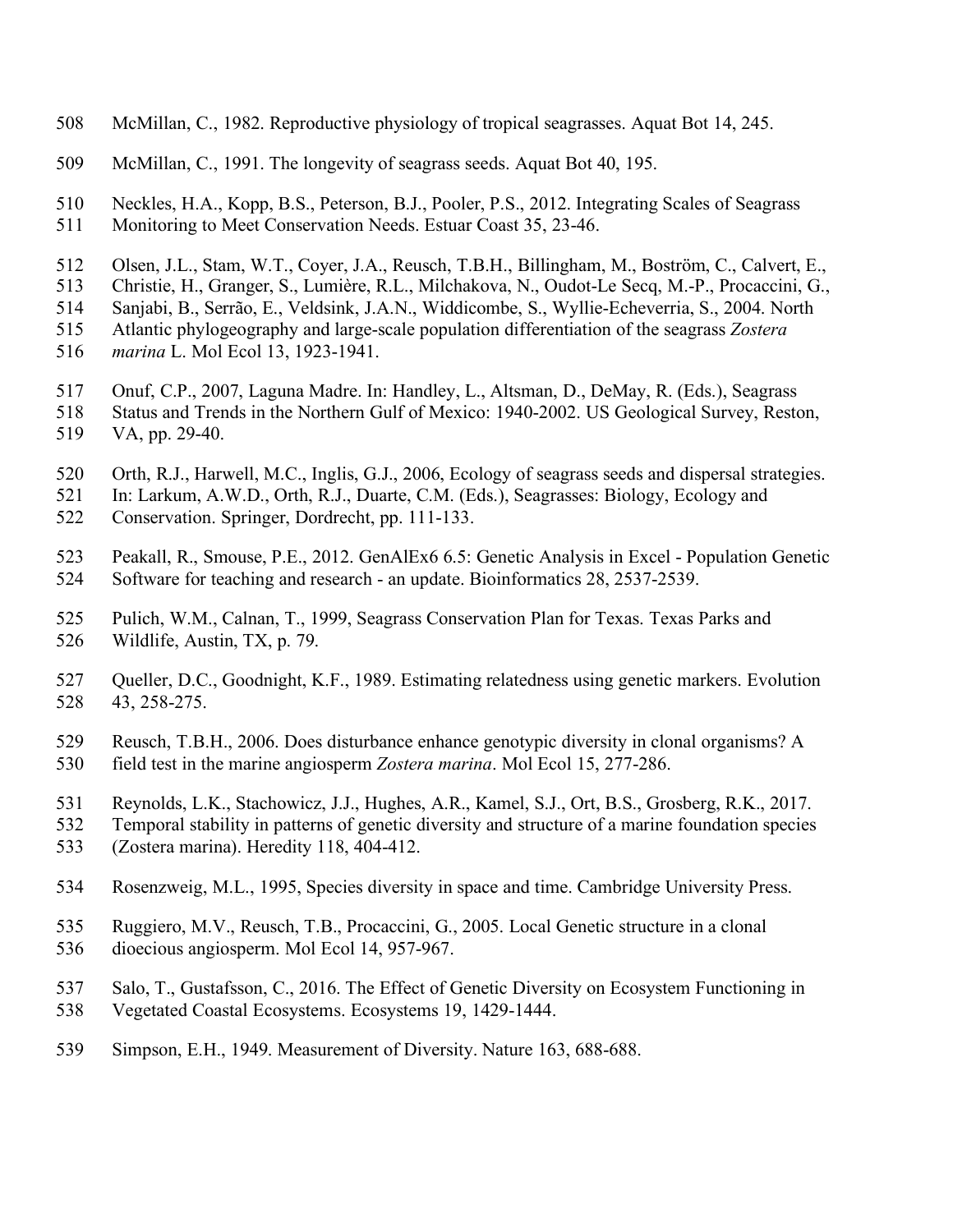- Sinclair, E.A., Krauss, S.L., Anthony, J., Hovey, R., Kendrick, G.A., 2014. The interaction of
- environment and genetic diversity within meadows of the seagrass Posidonia australis
- (Posidoniaceae). Mar Ecol Prog Ser 506, 87-98.
- Tunnell, J., Judd, F., 2002, The Laguna Madre of Texas and Tamaulipas. Texas A&M University Press, College Station, Texas.
- van Dijk, K.J., Bricker, E., van Tussenbroek, B.I., Waycott, M., 2018. Range-wide population genetic structure of the Caribbean marine angiosperm Thalassia testudinum. Ecol Evol 8, 9478- 9490.
- Van Tussenbroek, B.I., Valdivia-Carrillo, T., Rodríguez-Virgen, I.T., Sanabria-Alcaraz, S.N.M.,
- Jiménez-Durán, K., Van Dijk, K.J., Marquez-Guzmán, G.J., 2016. Coping with potential bi-
- parental inbreeding: limited pollen and seed dispersal and large genets in the dioecious marine
- angiosperm Thalassia testudinum. Ecol Evol 6, 5542-5556.
- Vekemans, X., Hardy, O.J., 2004. New insights from fine-scale spatial genetic structure analyses in plant populations. Mol Ecol 13, 921-935.
- Watkinson, A.R., Powell, J.C., 1993. Seedling recruitment and the maintenance of clonal diversity in plant populations - A computer simulation of *Ranunculus repens*. J Ecol 81, 707- 717.
- Waycott, M., Duarte, C.M., Carruthers, T.J.B., Orth, R.J., Dennison, W.C., Olyarnik, S.,
- Calladine, A., Fourqurean, J.W., Heck, K.L., Hughes, A.R., Kendrick, G.A., Kenworthy, W.J.,
- Short, F.T., Williams, S.L., 2009. Accelerating loss of seagrasses across the globe threatens
- coastal ecosystems. Proceedings of the National Academy of Sciences, USA 106, 12377-12381.
-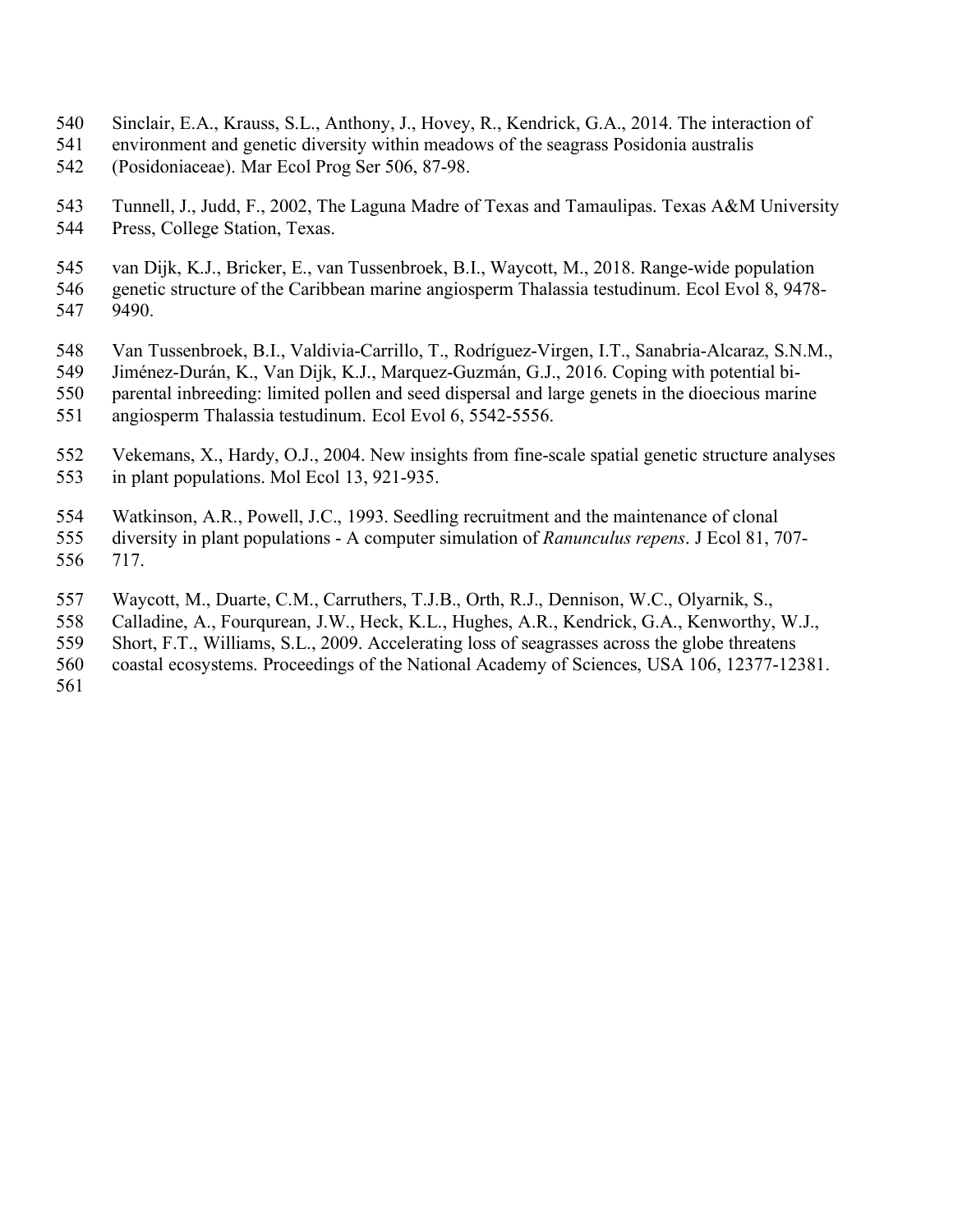|            | <b>Sampling</b><br><b>Scale</b> | Year                         | N  | G            | $\boldsymbol{R}$         | <b>ED</b>                | Pareto<br>ß              | $A_c$                    | M(m)                     | CR(m)                        | Seed<br><b>Density</b><br>(seeds $m2$ ) | Unique<br>Genotypes $1$  | <b>Pairwise</b><br><b>Relatedness</b> |
|------------|---------------------------------|------------------------------|----|--------------|--------------------------|--------------------------|--------------------------|--------------------------|--------------------------|------------------------------|-----------------------------------------|--------------------------|---------------------------------------|
| Location   |                                 |                              |    |              |                          |                          |                          |                          |                          |                              |                                         |                          |                                       |
|            |                                 |                              |    |              |                          |                          |                          |                          |                          |                              |                                         |                          |                                       |
| CВ         | Large                           | 2008                         | 48 | 4            | 0.06                     | 0.12                     | 1.03                     | $0.26*$                  | $12.8 + - 10.0$          | 22.8                         | $19 + -9$                               | 3                        | $-0.33 + (-0.19)$                     |
| <b>ULM</b> | Large                           | 2008                         | 47 | 23           | 0.48                     | 0.88                     | 1.78                     | 0.21                     | $4.6 + - 0.6$            | 6.3                          | $133 + 43$                              | 16                       | $-0.05 + (-0.02)$                     |
| <b>LLM</b> | Large                           | 2008                         | 46 | 20           | 0.42                     | 0.93                     | 1.90                     | 0.20                     | $6.6 +/- 1.2$            | 14.1                         | $188 + 30$                              | 14                       | $-0.05 + (-0.02)$                     |
| CB         | Medium 1                        | 2008                         | 20 | $\mathbf{1}$ | 0.00                     | ÷.                       | $\overline{a}$           | $\overline{\phantom{a}}$ | $\overline{\phantom{a}}$ | $\overline{\phantom{a}}$     | $\overline{\phantom{a}}$                | 0                        |                                       |
|            | Medium <sub>2</sub>             | 2010                         | 20 | $\mathbf{1}$ | 0.00                     | ÷,                       | $\overline{a}$           | $\overline{\phantom{a}}$ | $\overline{a}$           | $\overline{\phantom{a}}$     | ۰                                       | 0                        |                                       |
|            | Combined                        | $\overline{\phantom{a}}$     | 40 | 1            | 0.00                     | $\blacksquare$           | $\overline{a}$           | $\overline{\phantom{a}}$ | $\overline{\phantom{a}}$ | $\overline{a}$               | $\overline{a}$                          | 0                        |                                       |
| <b>ULM</b> | Medium 1                        | 2008                         | 20 | 3            | 0.11                     | 0.17                     | 1.06                     | $0.28*$                  | $\overline{\phantom{a}}$ | $\overline{\phantom{a}}$     | $\overline{\phantom{a}}$                | 0                        | $-0.50 + (-0.20)$                     |
|            | Medium <sub>2</sub>             | 2010                         | 20 | 4            | 0.16                     | 0.16                     | 1.07                     | $0.04*$                  | $\overline{a}$           | $\qquad \qquad \blacksquare$ | $\blacksquare$                          | 0                        | $-0.33 + (-0.11)$                     |
|            | Combined                        | $\qquad \qquad \blacksquare$ | 40 | 5            | 0.10                     | 0.20                     | 1.04                     |                          | $\overline{\phantom{a}}$ | $\overline{\phantom{a}}$     | $\overline{\phantom{a}}$                | 0                        | $-0.25 + (-0.09)$                     |
| <b>LLM</b> | Medium 1                        | 2008                         | 20 | 4            | 0.16                     | 0.42                     | $\overline{\phantom{a}}$ | $0.00*$                  | $\overline{\phantom{a}}$ | $\overline{\phantom{a}}$     | $\overline{\phantom{a}}$                | 2                        | $-0.33 + (-0.06)$                     |
|            | Medium <sub>2</sub>             | 2010                         | 19 | 6            | 0.28                     | 0.65                     | 1.23                     | 0.36                     | $\overline{a}$           | $\blacksquare$               | $\blacksquare$                          | 3                        | $-0.20 + (-0.09)$                     |
|            | Combined                        | $\overline{\phantom{a}}$     | 39 | 9            | 0.21                     | 0.67                     | 1.22                     | $\overline{\phantom{a}}$ | $\overline{\phantom{a}}$ | $\overline{\phantom{a}}$     | $\overline{\phantom{a}}$                | 5                        | $-0.14 + (-0.07)$                     |
| CB         | Core 1                          | 2010                         | 8  | 1            | $\overline{\phantom{a}}$ | ä,                       | $\overline{\phantom{a}}$ | $\overline{\phantom{a}}$ | $\overline{a}$           | $\overline{\phantom{a}}$     | $\blacksquare$                          | $\blacksquare$           | ٠                                     |
|            | Core 2                          | 2010                         | 8  | 1            | $\overline{\phantom{a}}$ | ä,                       | $\overline{\phantom{a}}$ | $\overline{\phantom{a}}$ | $\overline{\phantom{a}}$ | $\overline{\phantom{a}}$     | $\overline{a}$                          | $\overline{\phantom{a}}$ | $\frac{1}{2}$                         |
|            | Core 3                          | 2010                         | 8  | 1            | ٠                        |                          | $\overline{a}$           | $\overline{\phantom{a}}$ | $\overline{a}$           | $\overline{a}$               | ٠                                       | $\overline{\phantom{a}}$ | $\overline{a}$                        |
|            | Core 4                          | 2010                         | 8  | 1            | ÷,                       | ä,                       | ٠                        | $\overline{\phantom{a}}$ | $\overline{\phantom{a}}$ | $\overline{\phantom{a}}$     | $\overline{\phantom{a}}$                | $\overline{\phantom{a}}$ | $\frac{1}{2}$                         |
|            | Core 5                          | 2010                         | 8  | 1            |                          |                          |                          | $\blacksquare$           | $\blacksquare$           | $\overline{a}$               | ä,                                      | $\overline{\phantom{a}}$ | $\overline{a}$                        |
|            | Combined                        | $\overline{\phantom{a}}$     | 40 | 1            | 0.00                     | $\blacksquare$           | $\blacksquare$           | $\overline{\phantom{a}}$ | $\overline{\phantom{a}}$ | $\overline{\phantom{a}}$     | $\blacksquare$                          | 0                        | $\overline{\phantom{a}}$              |
| <b>ULM</b> | Core 1                          | 2010                         | 8  | 1            | 0.00                     | $\overline{\phantom{a}}$ | $\overline{\phantom{a}}$ | $\overline{a}$           | ÷                        | $\overline{a}$               | ä,                                      | $\overline{\phantom{a}}$ | ÷,                                    |
|            | Core 2                          | 2010                         | 8  | $\mathbf{1}$ | 0.00                     | $\overline{a}$           | $\overline{\phantom{a}}$ | $\overline{\phantom{a}}$ | $\overline{a}$           | $\overline{a}$               | ÷.                                      | $\blacksquare$           |                                       |
|            | Core 3                          | 2010                         | 8  | 4            | 0.43                     | ä,                       | ÷                        | $\frac{1}{2}$            | ÷,                       | ÷,                           | ä,                                      | 2                        | $-0.33 + (-0.08)$                     |
|            | Core 4                          | 2010                         | 8  | $\mathbf{1}$ | 0.00                     | $\overline{a}$           | $\overline{a}$           | $\overline{\phantom{a}}$ | $\overline{a}$           | $\overline{\phantom{a}}$     | ٠                                       | $\blacksquare$           |                                       |
|            | Core 5                          | 2010                         | 8  | 3            | 0.29                     | ÷,                       | $\overline{\phantom{a}}$ | $\overline{\phantom{a}}$ | ٠                        | $\overline{\phantom{a}}$     | $\overline{\phantom{a}}$                | $\mathbf 1$              | $-0.50 + (-0.20)$                     |
|            | Combined                        | $\blacksquare$               | 40 | 8            | 0.18                     | 0.90                     | 1.38                     | $\overline{\phantom{a}}$ | $\overline{\phantom{a}}$ | $\blacksquare$               | $\blacksquare$                          | 3                        |                                       |
| <b>LLM</b> | Core 1                          | 2010                         | 8  | 3            | 0.29                     | $\blacksquare$           | $\overline{\phantom{a}}$ | $\overline{\phantom{a}}$ | $\overline{\phantom{a}}$ | $\overline{\phantom{a}}$     | $\overline{\phantom{a}}$                | $\overline{\phantom{a}}$ | $-0.50 + (-0.13)$                     |
|            | Core 2                          | 2010                         | 8  | 4            | 0.43                     | $\blacksquare$           | $\blacksquare$           | $\blacksquare$           | $\blacksquare$           | $\blacksquare$               | $\overline{\phantom{a}}$                | 3                        | $-0.33 + (-0.06)$                     |
|            | Core 3                          | 2010                         | 8  | 1            | 0.00                     | $\blacksquare$           | $\overline{\phantom{a}}$ | $\overline{\phantom{a}}$ | $\overline{\phantom{a}}$ | $\overline{\phantom{a}}$     | $\sim$                                  | $\overline{a}$           |                                       |
|            | Core 4                          | 2010                         | 8  | 3            | 0.29                     | $\frac{1}{2}$            | $\blacksquare$           | $\blacksquare$           | $\overline{a}$           | $\overline{\phantom{a}}$     | ٠                                       | 1                        | $-0.5 + (-0.07)$                      |
|            | Core 5                          | 2010                         | 6  | 1            | 0.00                     | ÷,                       | ٠                        | $\overline{\phantom{a}}$ | $\overline{\phantom{a}}$ | $\overline{\phantom{a}}$     | ÷,                                      |                          |                                       |
|            | Combined                        |                              | 38 | 10           | 0.24                     | 0.90                     | 1.38                     | $\overline{\phantom{a}}$ |                          | $\overline{\phantom{a}}$     |                                         | 4                        |                                       |

**Table 1.** Genotypic diversity results for *Halodule wrightii* at 3 different sampling scales. CB:

Coastal Bend; ULM: Upper Laguna Madre; LLM: Lower Laguna Madre; *N*: number of samples;

565 *G*: number of genets; *R*: genotypic (clonal) richness; *ED*: Simpson's evenness index;  $\beta$ : slope of

566 the Pareto distribution of clonal membership; *A<sub>c</sub>*: aggregation index; *M*: mean clone size; *CR*: clonal subrange. Mean clone size, seed density, and pairwise relatedness values reported as m

 clonal subrange. Mean clone size, seed density, and pairwise relatedness values reported as mean 568  $+/-$  SE.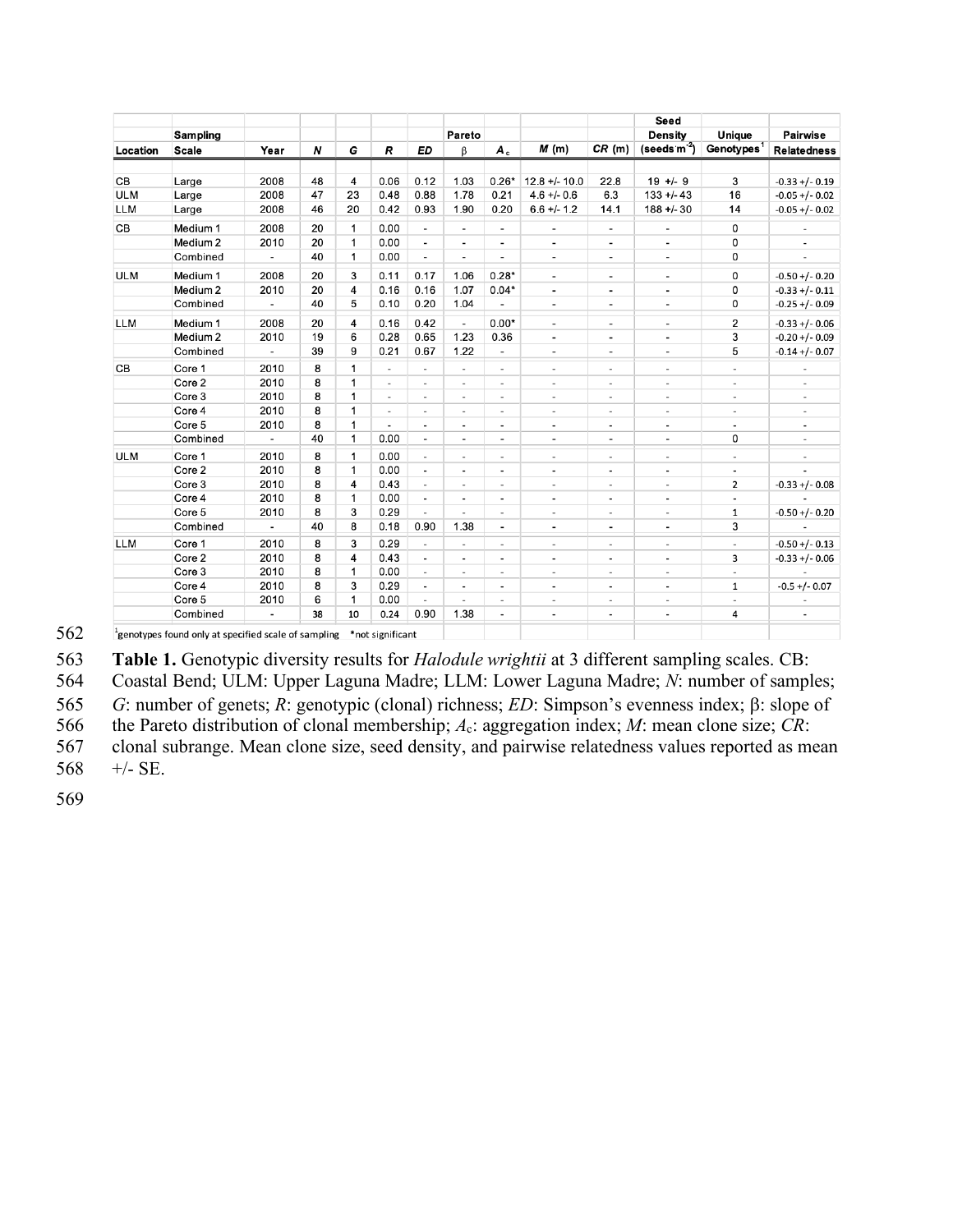- 570<br>571
	- Figure 1. Sampling locations along the Texas coast in the northwestern Gulf of Mexico.
- 572

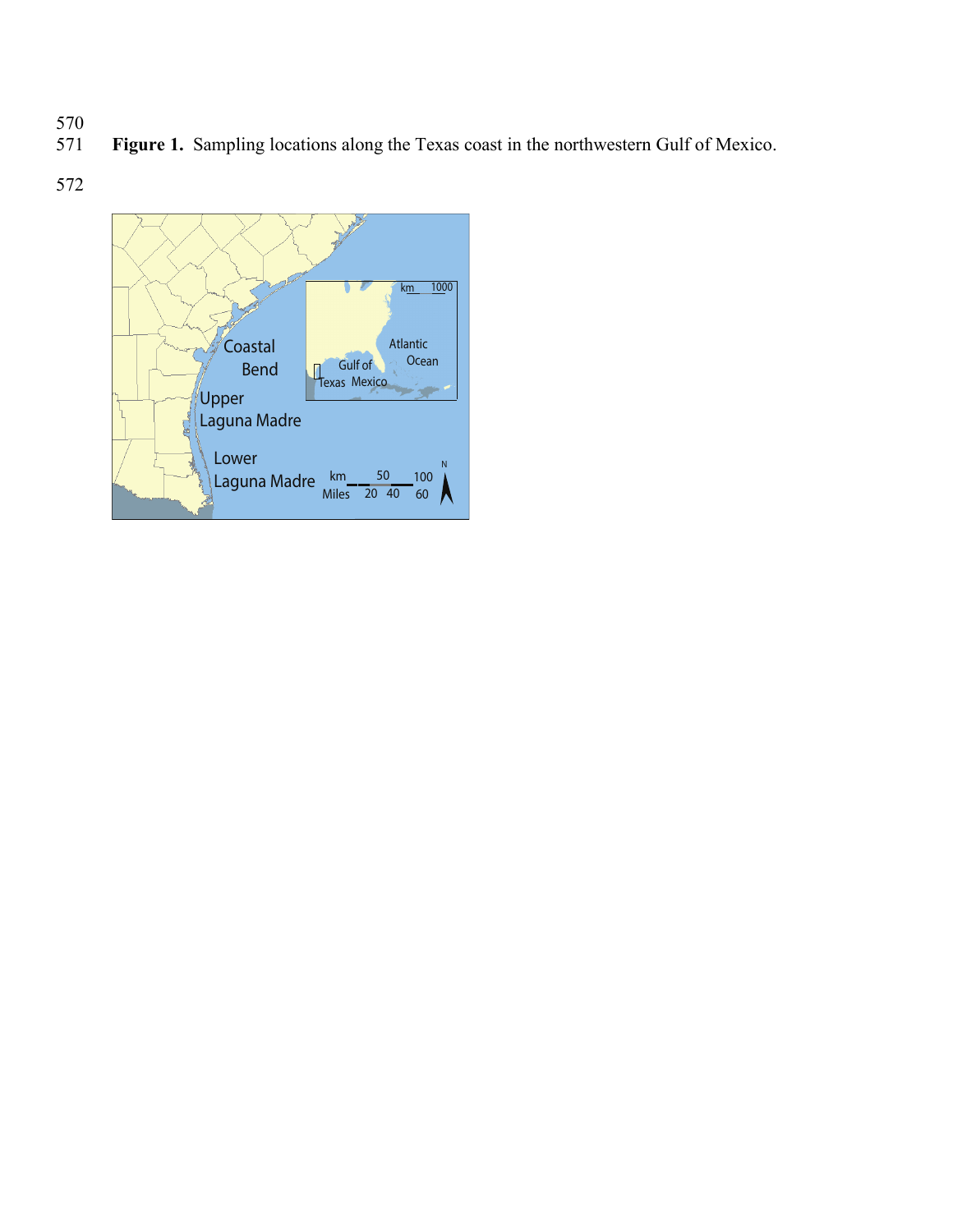- **Figure 2.** Clonal diversity and distribution at large, medium, and small (core) sampling scales.
- Colored boxes or sections (cores) represent unique genotypes at each site. Hatched boxes
- represent missing data. Small yellow rectangles inside of large grids represent approximate
- positions of medium scale sampling grids. Genotypic (clonal) richness values (*R*) are indicated
- for each scale (values were combined for core samples). Columns to right of large grid indicate
- 586 relative seedbank densities (mean  $+/-$  SE).